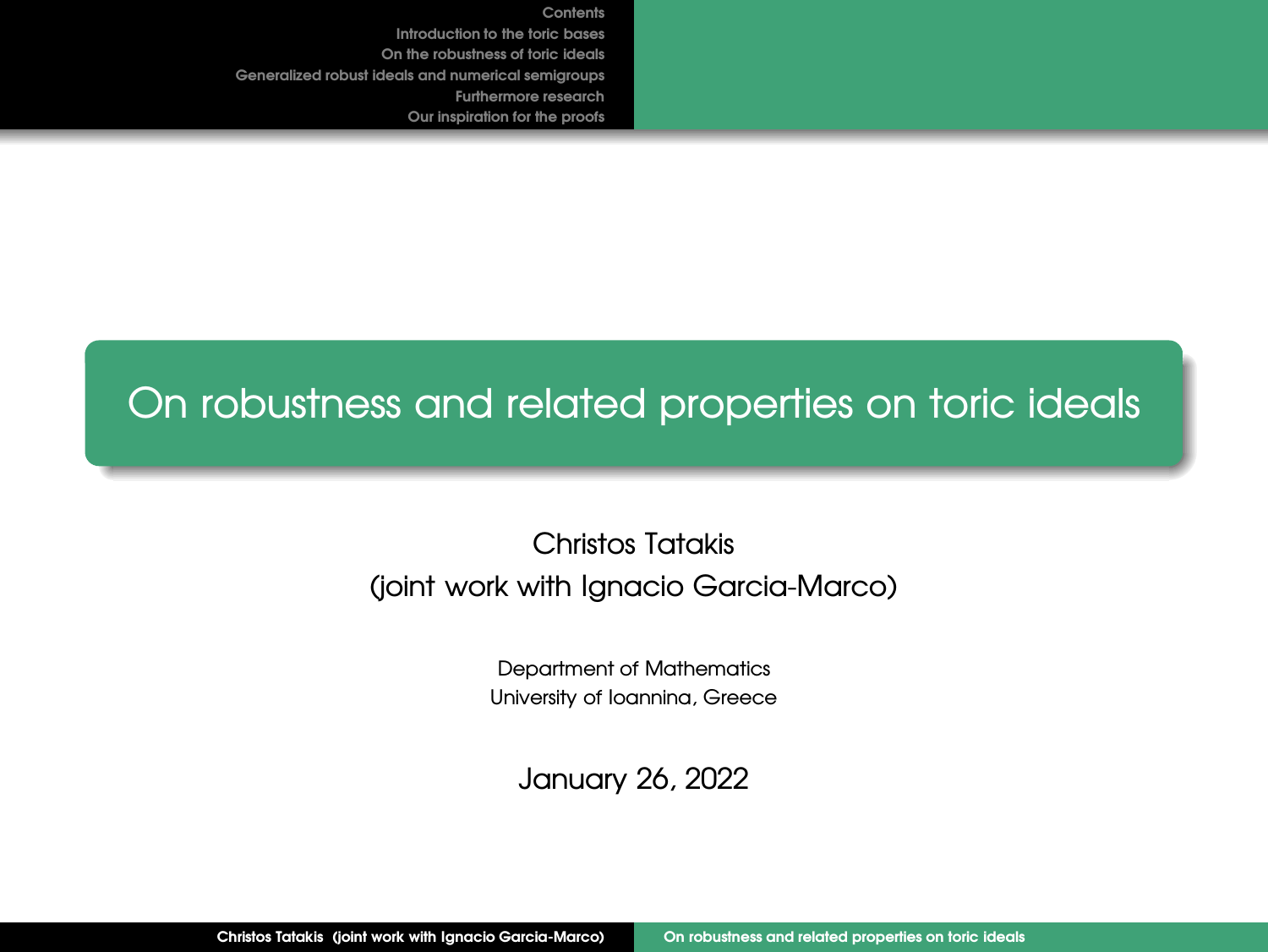### **Acknowledgments**

This paper was written during my visit at the Department of Mathematics in Universidad de La Laguna (ULL).

This work was partially supported by the Spanish MICINN ALCOIN (PID2019- 104844GB-I00) and by the ULL funded research projects MASCA and MACACO.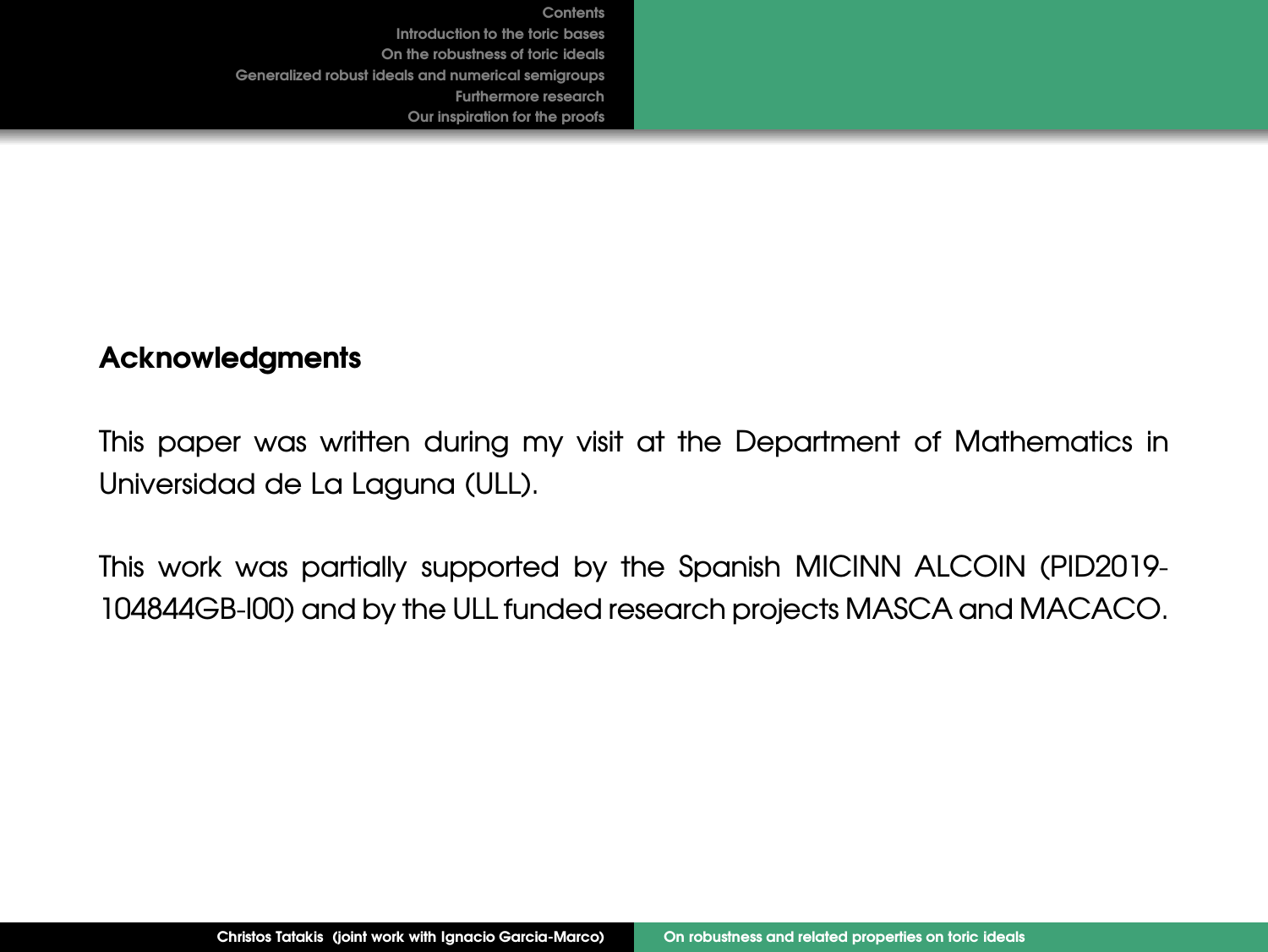#### **[Contents](#page-2-0)**

<span id="page-2-0"></span>**[Introduction to the toric bases](#page-3-0) [On the robustness of toric ideals](#page-15-0) [Generalized robust ideals and numerical semigroups](#page-28-0) [Furthermore research](#page-35-0) Our inspiration for the proofs**



- **[Basic Definitions](#page-3-0)**
- **[Toric bases: Graver basis](#page-9-0)**
- [Toric bases: Markov bases](#page-11-0)
- **a** [Toric bases: Circuits](#page-13-0)
- Toric bases: univeral Gröbner basis
- **<sup>2</sup>** [On the robustness of toric ideals](#page-15-0)
	- [The relation of toric bases](#page-15-0)
	- **•** [Famous classes of ideals](#page-16-0)
	- **A** [Problems I-II](#page-17-0)
- **<sup>3</sup>** [Generalized robust ideals and numerical semigroups](#page-28-0)
	- **•** [Preliminaries](#page-28-0)
	- Free numerical semirgoups and Gröbner basis
	- [Numerical semigroups defining robust-generalized robust](#page-33-0) toric ideals
- **<sup>4</sup>** [Furthermore research](#page-35-0)
- **<sup>5</sup>** Our inspiration for the proofs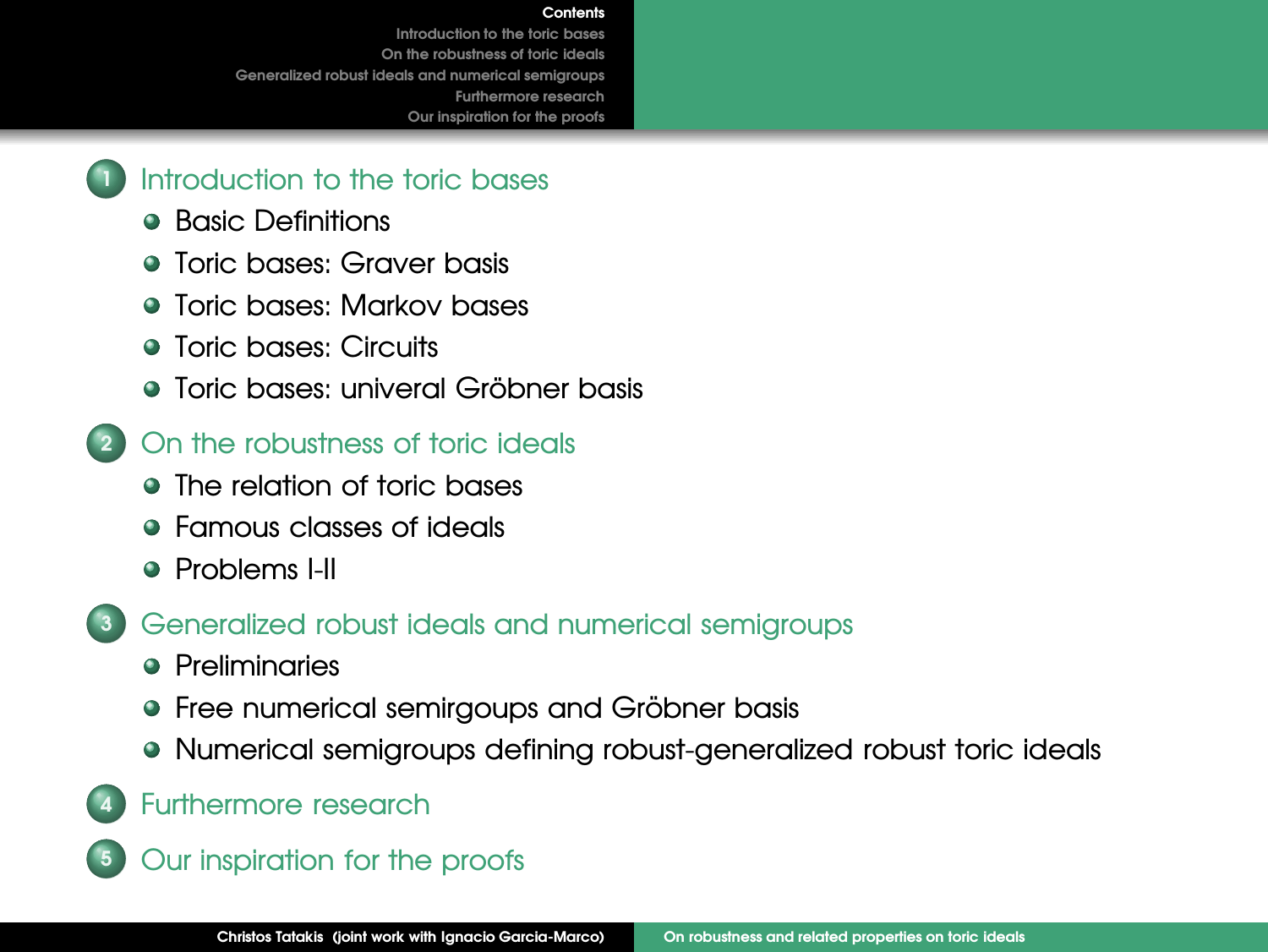**[Basic Definitions](#page-3-0) [Toric bases: Graver basis](#page-9-0) [Toric bases: Markov bases](#page-11-0) Toric bases: univeral Gröbner basis** 

# <span id="page-3-0"></span>Definition of the toric ideal

Let  $A = {\mathbf{a}_1, ..., \mathbf{a}_m} \subseteq \mathbb{N}^n$  be a vector configuration and  $\mathbb{N}A := \{h\mathbf{a}_1 + \mathbf{a}_2 + \mathbf{a}_3\}$ · · · + *lm***a***<sup>m</sup>* | *l <sup>i</sup>* ∈ N} the corresponding affine semigroup. We grade the polynomial ring  $\mathbb{K}[x_1,\ldots,x_m]$  over an arbitrary field  $\mathbb{K}$  by the semigroup  $NA$  setting  $\deg_A(x_i) = \mathbf{a}_i$  for  $i = 1, \ldots, m$ . For  $\mathbf{u} = (u_1, \ldots, u_m) \in \mathbb{N}^m$ , we define the *A-degree* of the monomial  $\mathbf{x}^{\mathbf{u}} := x_1^{\mu_1} \cdots x_m^{\mu_m}$  to be

$$
\text{deg}_{A}(\bm{x}^{\bm{u}})=\text{u}_1\bm{a}_1+\cdots+\text{u}_m\bm{a}_m\in\mathbb{N}\text{A},
$$

while the usual degree of  $\mathbf{x}^{\mathbf{u}}$  is defined as  $\deg(\mathbf{x}^{\mathbf{u}}) = u_1 + \cdots + u_m$ .

#### **Definition**

The toric ideal *I<sup>A</sup>* associated to *A* is the binomial ideal

$$
l_A = <\mathbf{x}^{\mathbf{u}} - \mathbf{x}^{\mathbf{v}}: \ \deg_A(\mathbf{x}^{\mathbf{u}}) = \deg_A(\mathbf{x}^{\mathbf{v}}) > .
$$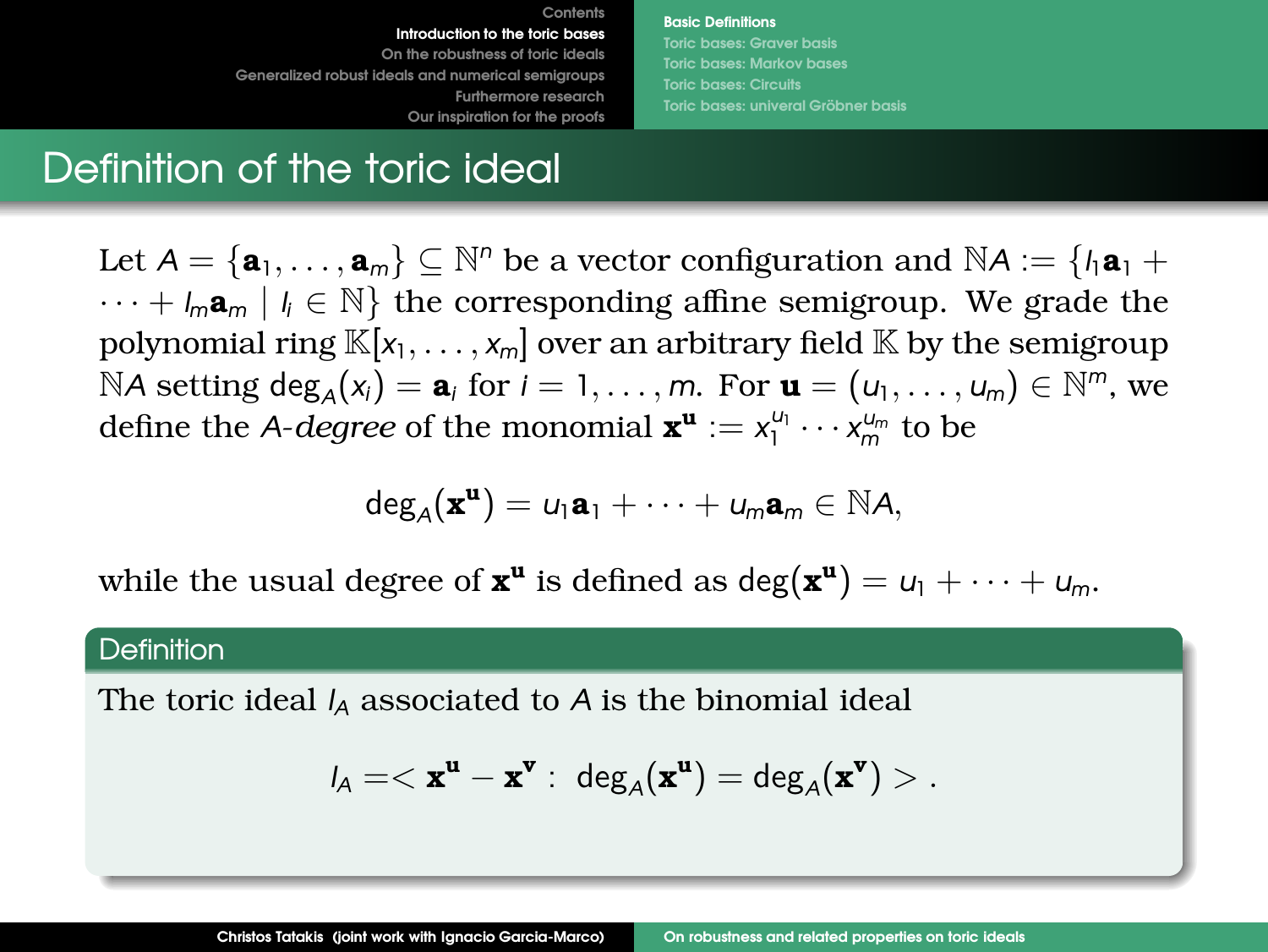**[Basic Definitions](#page-3-0) [Toric bases: Graver basis](#page-9-0) [Toric bases: Markov bases](#page-11-0) Toric bases: univeral Gröbner basis** 

# Example of a toric ideal

### Example

We consider the following set:

 $\mathcal{A} = \{ (2,1,0), (1,2,0), (0,2,1), (0,1,2), (1,0,2), (2,0,1) \} \subseteq \mathbb{N}^3.$ 

**[Contents](#page-2-0)**

By CoCoA, we compute the corresponding toric ideal:

$$
\mathcal{I}_A = \langle x_2x_5 - x_3x_6, x_1x_4 - x_3x_6, x_1x_3^2 - x_2^2x_4, x_2x_4^2 - x_3^2x_5, x_1^2x_3 - x_2^2x_6, x_1^2x_5 - x_2x_6^2, x_3x_5^2 - x_4^2x_6, x_1x_5^2 - x_4x_6^2, x_1x_3x_5 - x_2x_4x_6 \rangle.
$$

For example, we consider the minimal generator  $x_1^2x_5 - x_2x_6^2$ . Then we have :

$$
\mathsf{deg}_{\mathsf{A}}(x_1^2x_5) = 2 \cdot (2, 1, 0) + 1 \cdot (1, 0, 2) = (5, 2, 2)
$$

and

$$
\mathsf{deg}_{A}(x_2x_6^2) = 1 \cdot (1,2,0) + 2 \cdot (2,0,1) = (5,2,2).
$$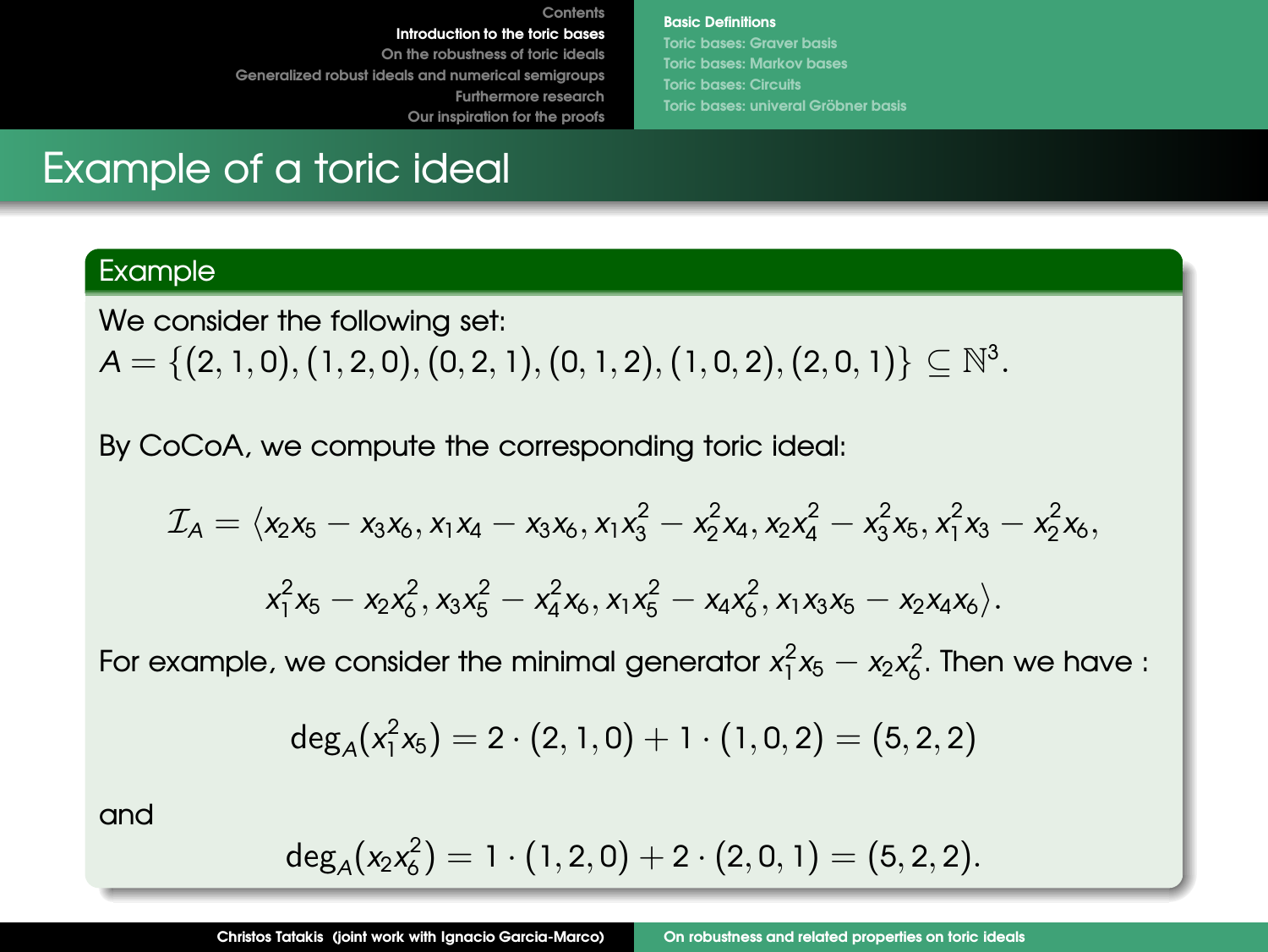**[Basic Definitions](#page-3-0) [Toric bases: Markov bases](#page-11-0) Toric bases: univeral Gröbner basis** 

History of toric ideals

Toric ideals started to studying:

- M.Hochster, Rings of invariants of toric, Cohen-Macaulay rings generated by monomials and polytopes, Annals of Math. 96 318- 337 (1972)
- W. Fulton, Lectures in Geometry and Algebraic Geometry Conference, Washington University, MI, USA (1989)

The following 3 papers were very important for the chapter of toric algebra

- A.Simis, W.Vasconcelos, R.Villareal, On the ideal theory of graphs, J.Algebra 167 (1994), 389-416.
- D.Eisenbud, B.Sturmfels, Binomial ideals, Duke Math. J. 84 (1996), 1-45.
- P.Diaconis, B.Sturmfels, Algebraic algorithms for sampling from conditional distributions, Annals of Statist. 26 (1998), 363-397.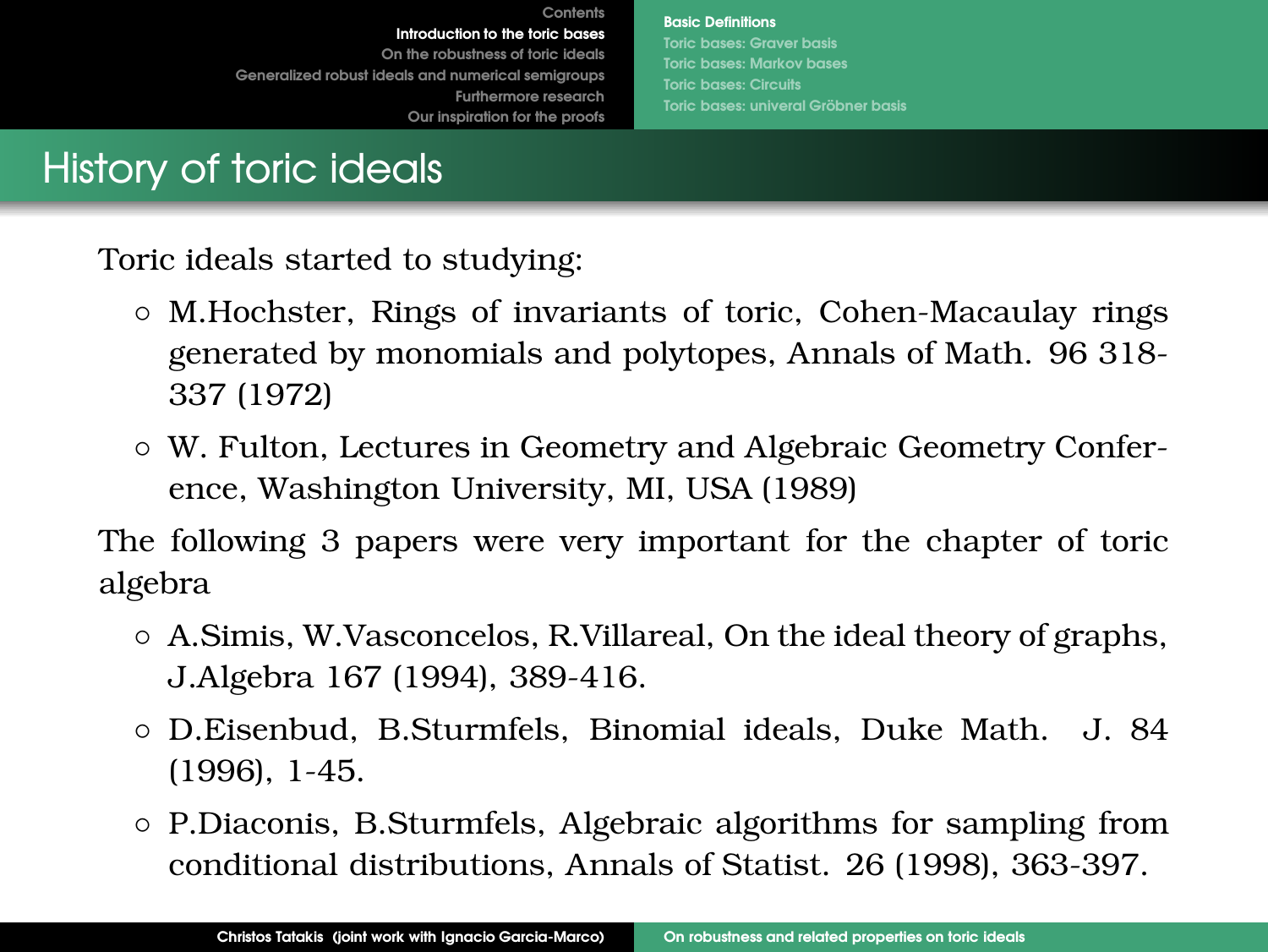**[Basic Definitions](#page-3-0) [Toric bases: Graver basis](#page-9-0) [Toric bases: Markov bases](#page-11-0) Toric bases: univeral Gröbner basis** 

# Definition of a toric ideal of a graph *I<sup>G</sup>*

Let *G* be a finite simple connected graph with vertices  $V(G) = \{v_1, \ldots, v_n\}$ and edges  $E(G) = \{e_1, \ldots, e_m\}.$ 

Let  $\mathbb{K}[e_1, \ldots, e_m]$  be the polynomial ring in the *m* variables  $e_1, \ldots, e_m$ over a field  $K$ .

We will associate each edge  $e = \{v_i,v_j\} \in E(G)$  with the element  $a_e =$  $v_i + v_j$  in the free abelian group  $\mathbb{Z}^n$  with basis the set of vertices of *G*. Each vertex  $v_i \in V(G)$  is associated with the vector  $(0, \ldots, 0, 1, 0, \ldots, 0)$ , where the nonzero component is in the *j* position.

### **Definition**

We denote by *I<sub>G</sub>* the toric ideal  $I_{A_G}$  in  $\mathbb{K}[e_1,\ldots,e_m]$ , where  $A_G = \{a_e \mid e \in E(G)\} \subset \mathbb{Z}^n$ .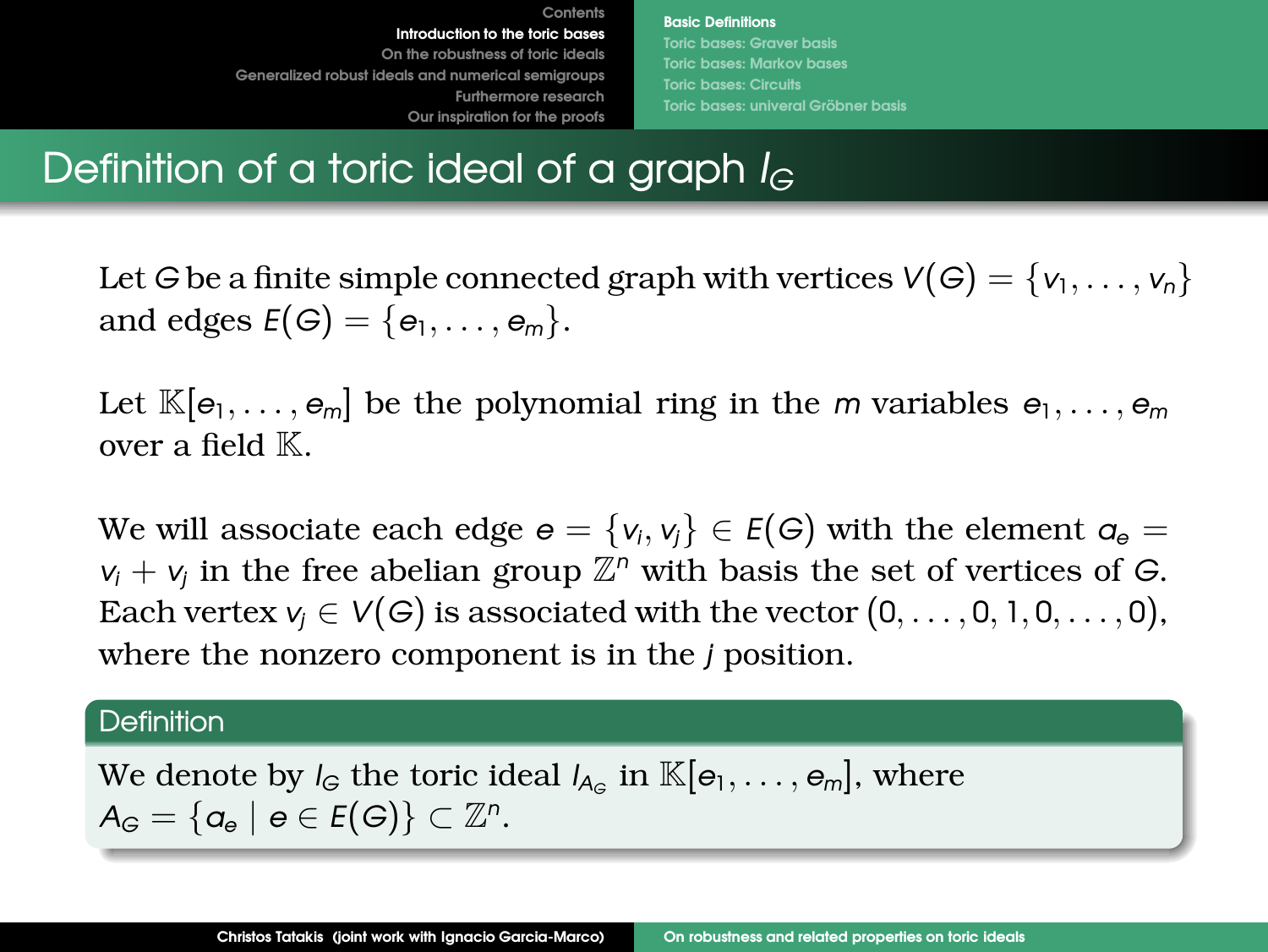**[Basic Definitions](#page-3-0) [Toric bases: Graver basis](#page-9-0) [Toric bases: Markov bases](#page-11-0) Toric bases: univeral Gröbner basis** 

# Definition of *I<sub>G</sub>*

Given an even closed walk  $w = (e_1, \ldots, e_{2q-1}, e_{2q})$  of the graph *G* we denote by *B<sup>w</sup>* the binomial

$$
B_w=\prod_{k=1}^q\mathbf{e}_{2k-1}-\prod_{k=1}^q\mathbf{e}_{2k}\in l_G.
$$

### Theorem (Villarreal, 1995)

The toric ideal  $I_G$  is generated by binomials of this form

 $I_G = \langle B_w, w \rangle$  *is an even closed walk of*  $G > R$ *.*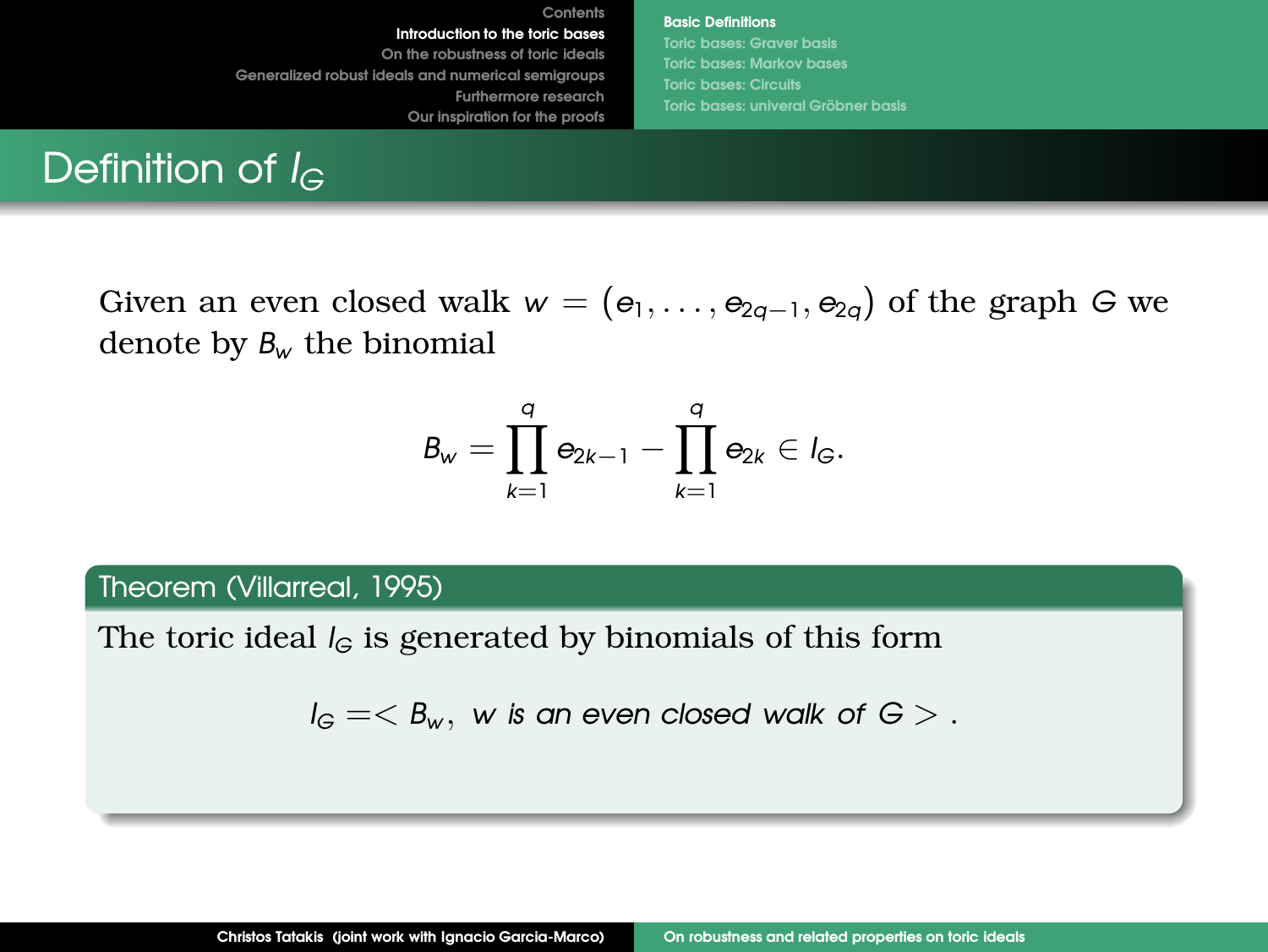#### **[Basic Definitions](#page-3-0)**

**[Toric bases: Graver basis](#page-9-0) [Toric bases: Markov bases](#page-11-0) Toric bases: univeral Gröbner basis** 

### Example



**[Contents](#page-2-0)**

Figure: Example of *I<sub>G</sub>* 

- $w_1 = (e_1, e_2, e_7, e_8)$  we have that  $E^+(w_1) = e_1 e_7$  and  $E^-(w_1) = e_2 e_8$ therefore  $B_w = e_1e_7 - e_2e_8$ .
- $w_2 = (e_3, e_4, e_5, e_6) \implies B_{w_2} = e_3 e_5 e_4 e_6$  $\circ$  *w*<sub>3</sub> = (*e*<sub>1</sub>, *e*<sub>2</sub>, . . . , *e*<sub>8</sub>)  $\Longrightarrow$  *B*<sub>*w*3</sub> = *e*<sub>1</sub>*e*<sub>3</sub>*e*<sub>5</sub>*e*<sub>7</sub> − *e*<sub>2</sub>*e*<sub>4</sub>*e*<sub>6</sub>*e*<sub>8</sub>.

Therefore

$$
B_{w_1}, B_{w_2}, B_{w_3} \in I_G.
$$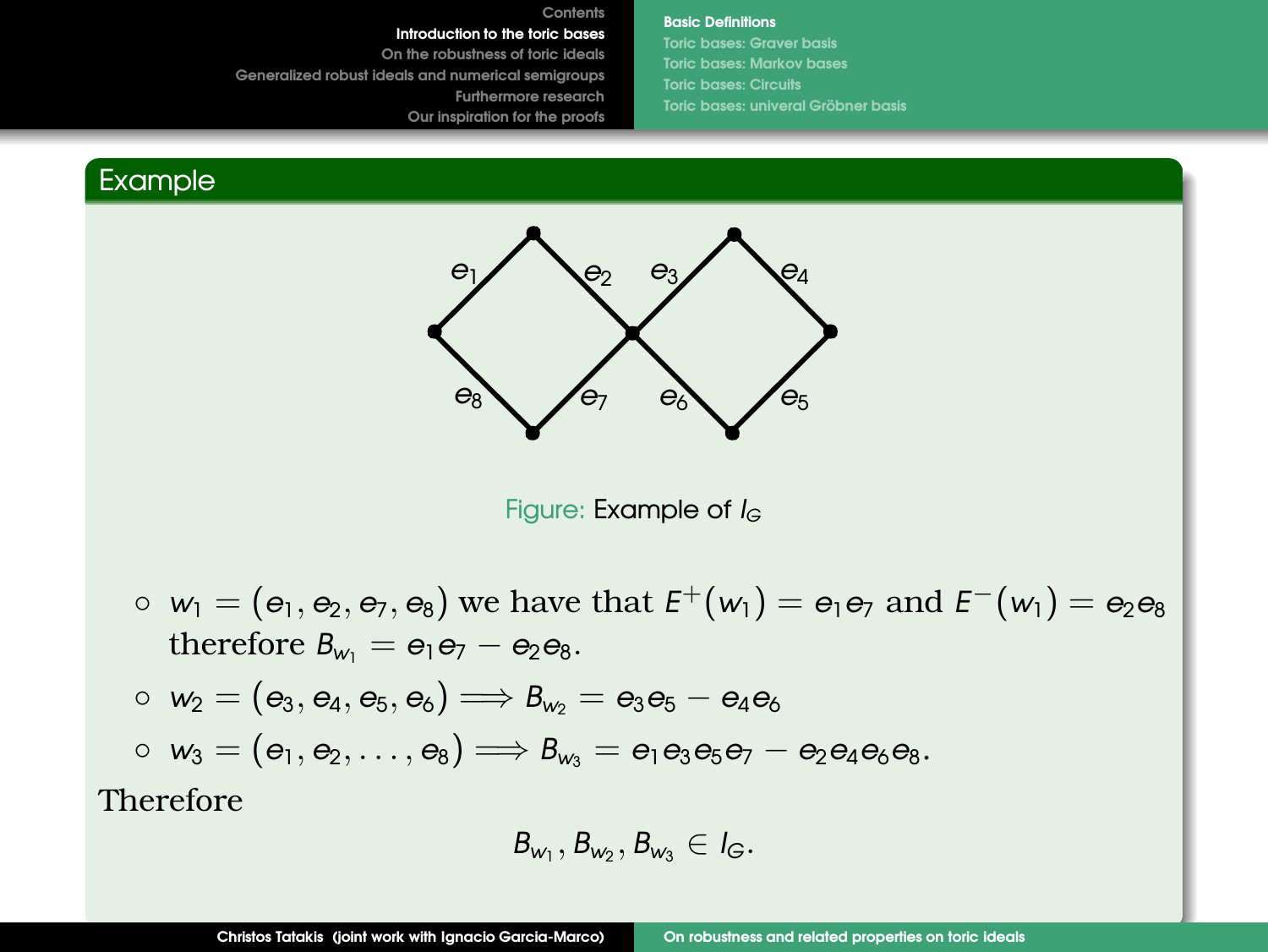**[Basic Definitions](#page-3-0) [Toric bases: Graver basis](#page-9-0) [Toric bases: Markov bases](#page-11-0) [Toric bases: univeral Grobner basis](#page-14-0) ¨**

<span id="page-9-0"></span>

There are several sets for a toric ideal which include crucial information about it, such as the Graver basis, the Markov bases, the universal Gröbner basis, the universal Markov basis and the set of the circuits.

### Definition (Graver basis)

An irreducible binomial  $\mathbf{x}^{\mathbf{u}} - \mathbf{x}^{\mathbf{v}}$  in *I*<sub>A</sub> is called primitive if there is no other binomial  $\mathbf{x}^w - \mathbf{x}^z$  in  $I_A$ , such that  $\mathbf{x}^w$  divides  $\mathbf{x}^u$  and  $\mathbf{x}^z$  divides  $\mathbf{x}^v$ . The set of the primitive binomials is finite, forms the Graver basis of *I<sup>A</sup>* and is denoted by *GrA*.

#### Example

In the previous example the binomial  $B_{w_3} = e_1 e_3 e_5 e_7 - e_2 e_4 e_6 e_8$  is not primitive because there exists the binomial  $B_{w_2} = e_3 e_5 - e_4 e_6$  such that  $e_3e_5$  |  $e_1e_3e_5e_7$  and  $e_4e_6$  |  $e_2e_4e_6e_8$ .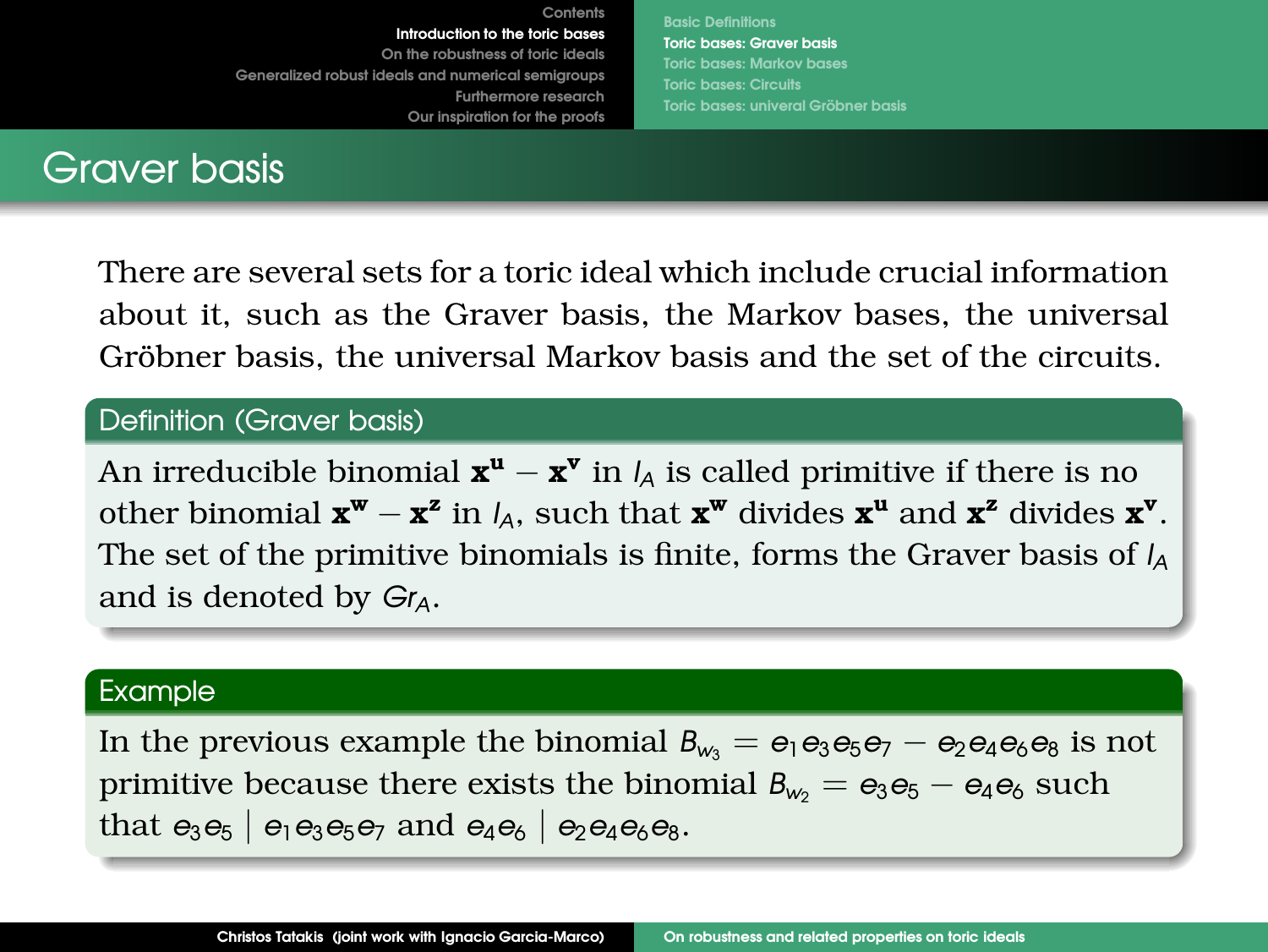**[Basic Definitions](#page-3-0) [Toric bases: Graver basis](#page-9-0) [Toric bases: Markov bases](#page-11-0) [Toric bases: univeral Grobner basis](#page-14-0) ¨**

# Graver basis - importance

The Graver basis of a toric ideal, is a very important set and has a lot of information for the ideal:

- 1. It is a set of generators of the ideal
- 2. It includes at least one minimal set of generators of the ideal
- 3. If N*A* is pointed, then every minimal generator of the ideal belongs to its Graver basis
- 4. Every reduced Gröbner basis is a subset of the Graver basis
- 5. The universal Gröbner basis of the ideal is a subset of the Graver basis
- 6. The set of the circuits of the ideal is a subset of the Graver basis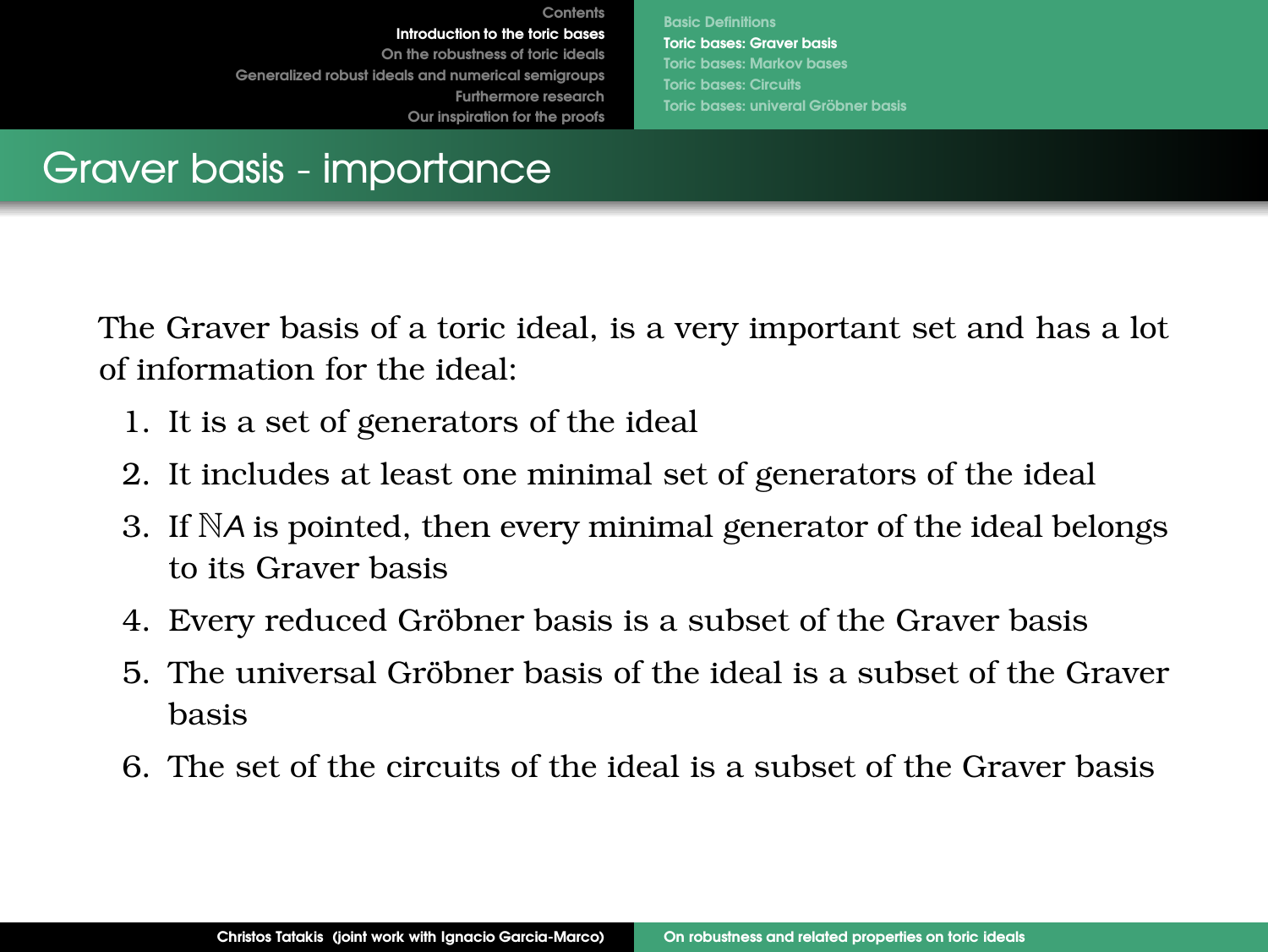**[Basic Definitions](#page-3-0) [Toric bases: Graver basis](#page-9-0) [Toric bases: Markov bases](#page-11-0) [Toric bases: univeral Grobner basis](#page-14-0) ¨**

# <span id="page-11-0"></span>Markov bases

A set A of generators of  $I_G$  is minimal, if there is no other set B of generators of  $I_G$  such that  $\mathcal{B} \subset \mathcal{A}$ . A generator of  $I_G$  is called minimal if it belongs in at least one minimal set of generators of *IG*.

### Example

In the previous example we saw that the ideal  $I_G$  has three generators:

$$
B_{w_1}=e_1e_7-e_2e_8, B_{w_2}=e_3e_5-e_4e_6, B_{w_3}=e_1e_3e_5e_7-e_2e_4e_6e_8.
$$

Therefore

$$
I_G=\langle B_{w_1},B_{w_2},B_{w_3}\rangle.
$$

We remark that  $B_{w_3}$  is not minimal, since

$$
B_{w_3}=e_3e_5B_{w_1}+e_2e_8B_{w_2}.
$$

 $\text{Thus } I_G = \langle B_{\mathsf{w}_1}, B_{\mathsf{w}_2} \rangle.$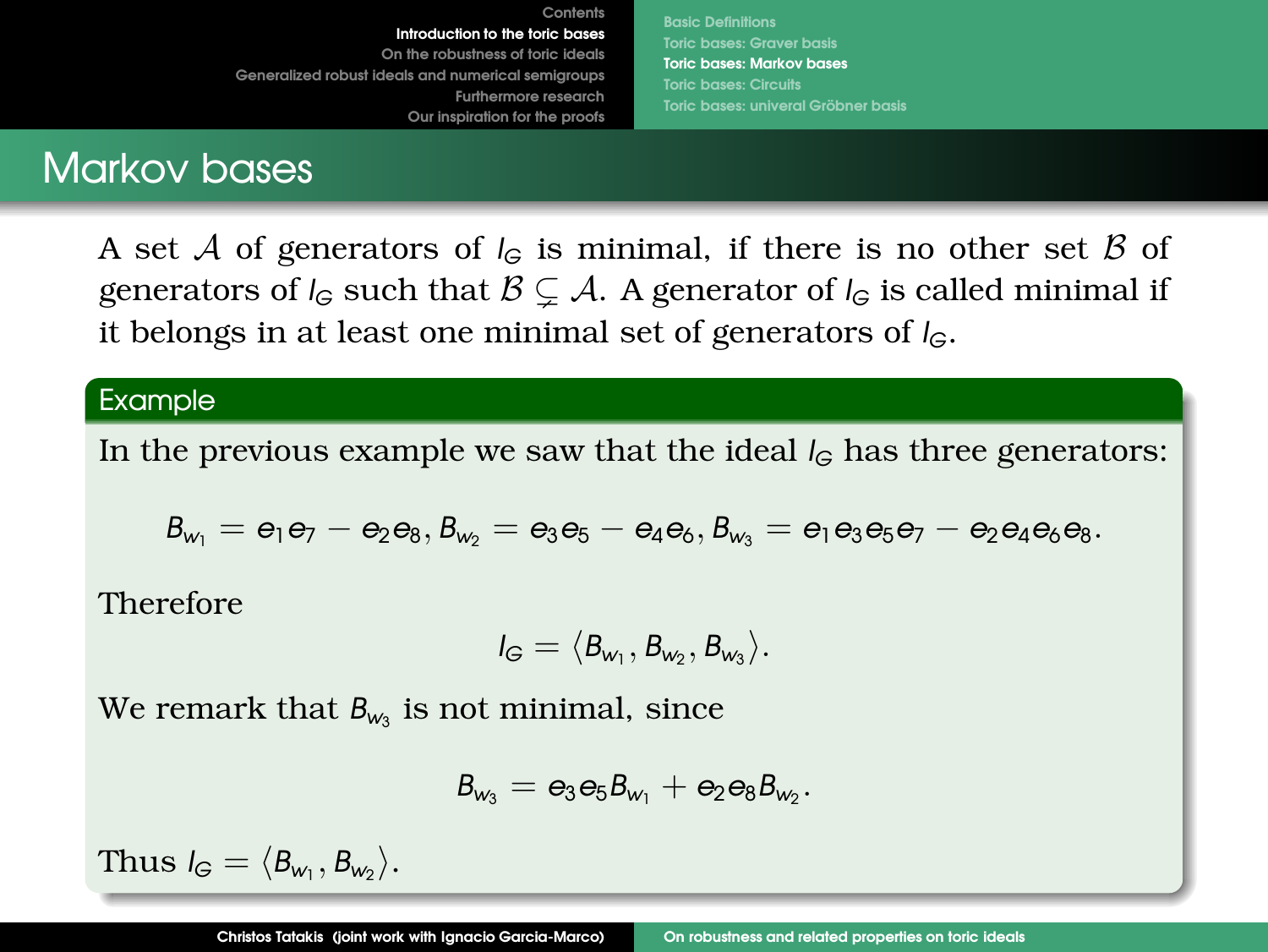**[Basic Definitions](#page-3-0) [Toric bases: Graver basis](#page-9-0) [Toric bases: Markov bases](#page-11-0) [Toric bases: univeral Grobner basis](#page-14-0) ¨**

# **Markov bases**

### Definition (Diaconis-Sturmfels, Annals of Statistics (1998))

A minimal generating set of the ideal is called a Markov basis of *I<sup>A</sup>* and is denoted by *MA*.

**[Contents](#page-2-0)**

### Definition (Universal Markov basis)

The universal Markov basis of the ideal  $I_A$  is denoted by  $\mathcal{M}_A$  and is defined as the union of all the Markov bases of the ideal and is a finite set.

### Example

In the previous example we saw that the for the ideal  $I_G = \langle B_{w_1}, B_{w_2} \rangle$ . The ideal has exactly one Markov bases and it follows that  $M_A = M_A = \{B_{w_1}, B_{w_2}\}.$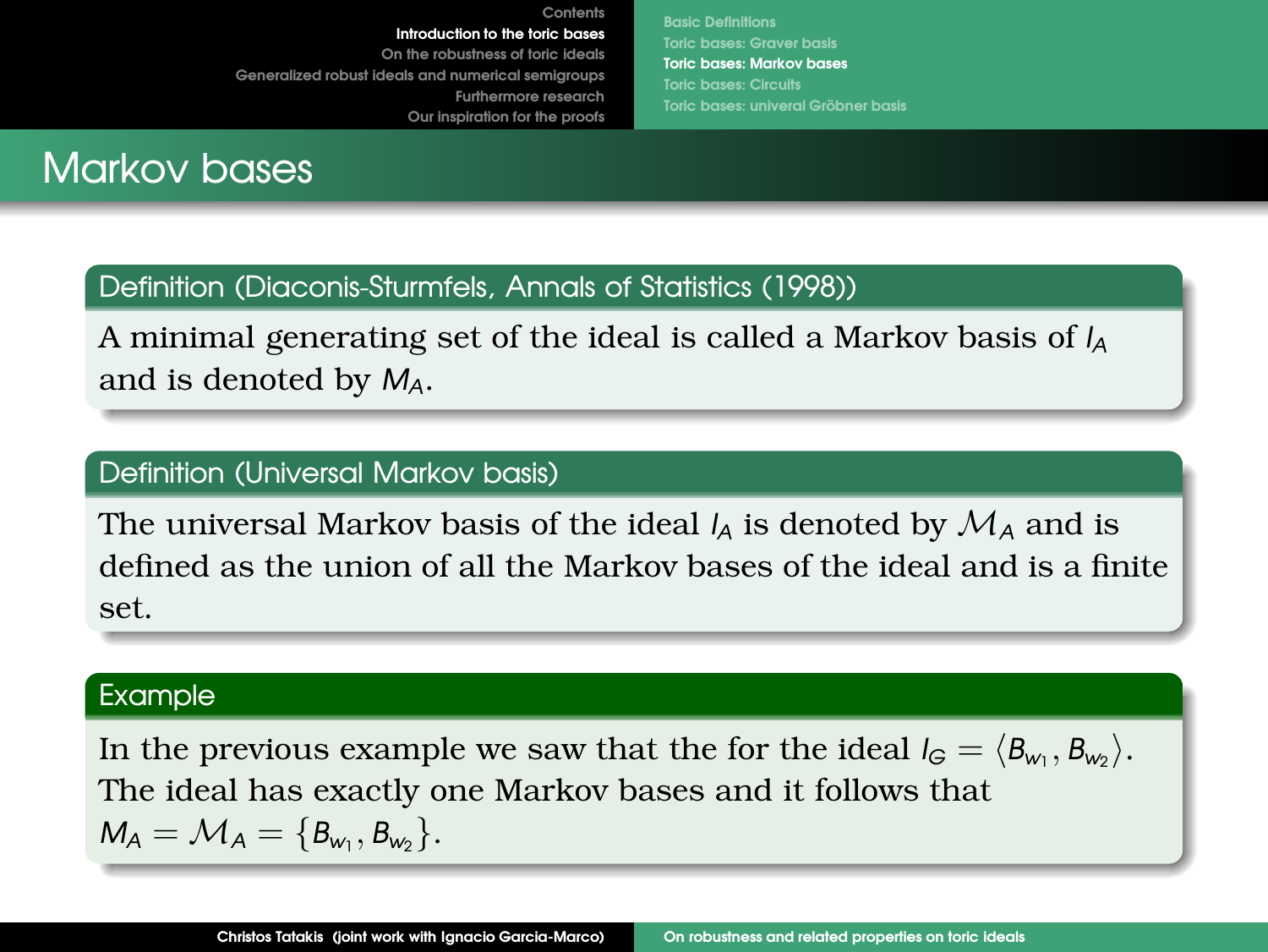**[Basic Definitions](#page-3-0) [Toric bases: Graver basis](#page-9-0) [Toric bases: Markov bases](#page-11-0) [Toric bases: Circuits](#page-13-0) Toric bases: univeral Gröbner basis** 

# <span id="page-13-0"></span>The set of the circuits of *I<sup>A</sup>*

The support of a monomial  $\mathbf{x}^{\mathsf{u}}$  of  $\mathbb{K}[x_1,\ldots,x_m]$  is  $\text{supp}(\mathbf{x}^{\mathsf{u}}):=\{i\,|\,x_i\, \text{ divides }\mathbf{x}^{\mathsf{u}}\}$ and the support of a binomial  $B = \mathbf{x}^{\mathsf{u}} - \mathbf{x}^{\mathsf{v}}$  is  $\text{supp}(B) := \text{supp}(\mathbf{x}^{\mathsf{u}}) \cup$ supp(**x v** ).

### Definition (the set of the circuits)

An irreducible nonzero binomial is called circuit if it has minimal support. The set of the circuits of a toric ideal  $I_A$  is denoted by  $C_A$ .

### Example

In the previous example we saw that the for the ideal  $I_G$  three of its elements are:

 $B_{w_1} = e_1 e_7 - e_2 e_8, B_{w_2} = e_3 e_5 - e_4 e_6, B_{w_3} = e_1 e_3 e_5 e_7 - e_2 e_4 e_6 e_8.$ The corresponding supports are:  $\mathrm{supp}(\mathcal{B}_{w_1})=\{1,2,7,8\}, \mathrm{supp}(\mathcal{B}_{w_2})=\{3,4,5,6\} \ \text{and}$  $\text{supp}(\mathcal{B}_{w_3}) = \{1, 2, 3, 4, 5, 6, 7, 8\}.$ We note that  $\mathcal{C}_\mathcal{A} = \{\mathcal{B}_{w_1}, \mathcal{B}_{w_2}\}.$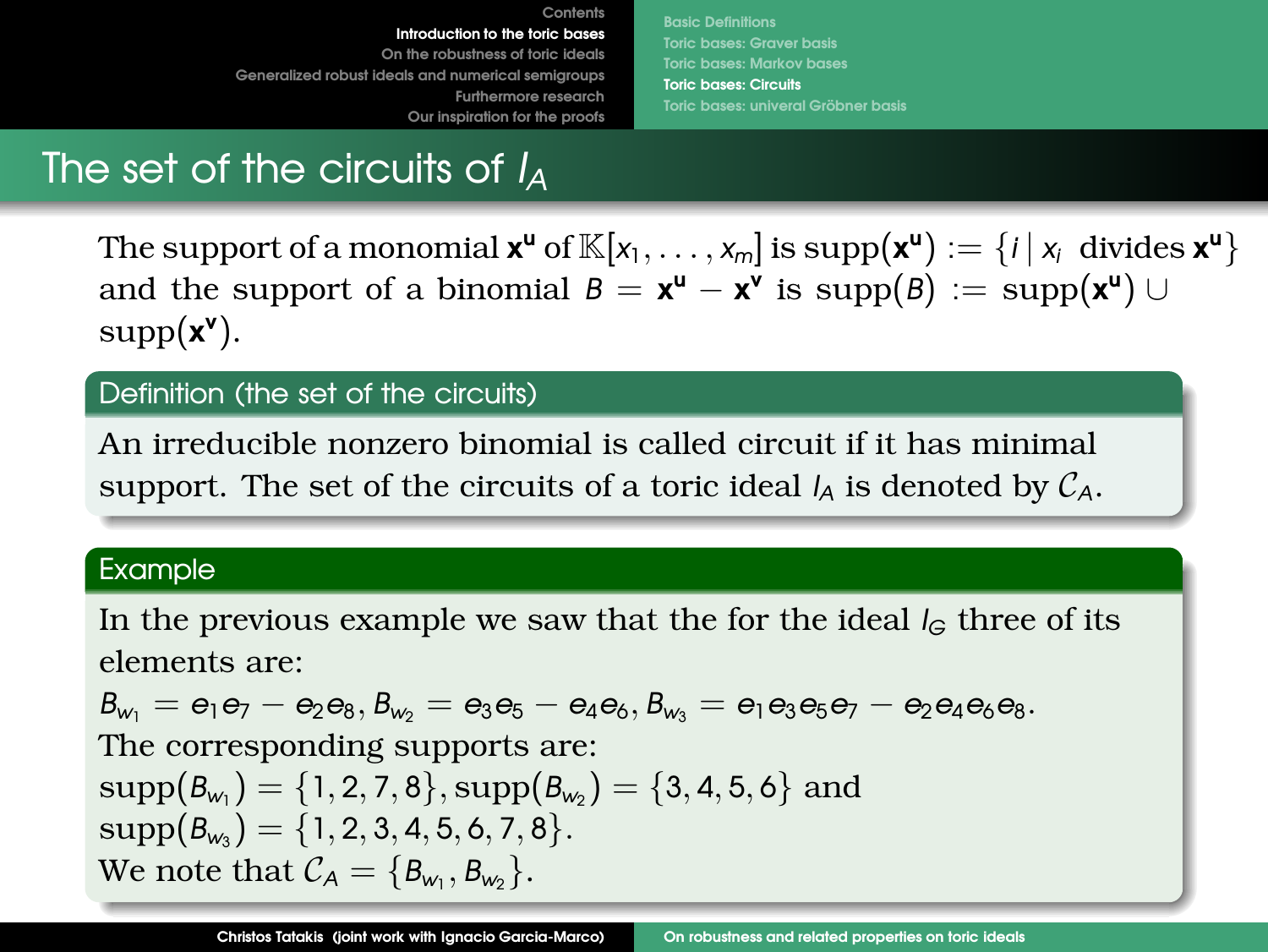**[Basic Definitions](#page-3-0) [Toric bases: Graver basis](#page-9-0) [Toric bases: Markov bases](#page-11-0) Toric bases: univeral Gröbner basis** 

# <span id="page-14-0"></span>Universal Gröbner basis

### Definition (universal Gröbner basis)

The universal Gröbner basis of an ideal  *is defined as the union of* all reduced Gröbner bases  $G_{\leq}$  of  $I_A$ , as  $\leq$  runs over all term orders. It is a finite subset of the  $I_A$  and it is a Gröbner basis for the ideal with respect to all admisible term orders. It is denoted by  $U_A$ .

#### Example

In the previous example, easily we compute that the universal Gröbner basis of the corresponding ideal is  $\mathcal{U}_A = \{B_{w_1}, B_{w_2}\}.$ 

**[Contents](#page-2-0)**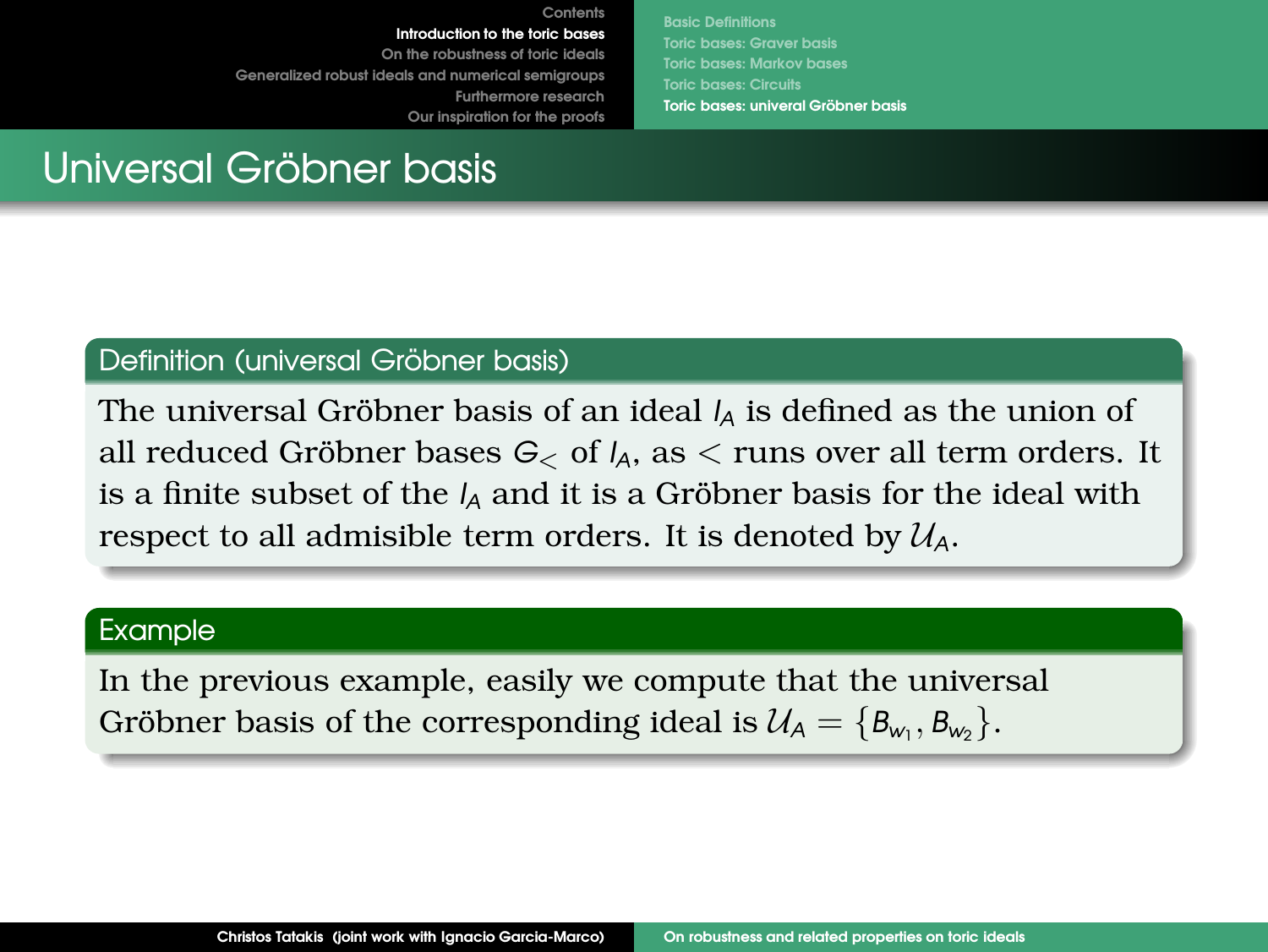**[The relation of toric bases](#page-15-0) [Famous classes of ideals](#page-16-0) [Problems I-II](#page-17-0)**

<span id="page-15-0"></span>Theorem (B. Sturmfels)

For any toric ideal *I<sup>A</sup>* it holds:

 $C_A \subseteq U_A \subseteq$   $Gr_A$ .

Also:

Theorem (Charalambous, Thoma, Vladoiu (2015))

For any toric ideal *I<sup>A</sup>* where *A* defines a pointed semigroup, it holds:

 $M_A \subseteq$   $Gr_A$ .

Theorem (- (2016))

For any toric ideal *I<sup>G</sup>* of a graph *G*, it holds:

$$
\mathcal{M}_{A_{\alpha}}\subseteq\mathcal{U}_{A_{\alpha}}
$$

.

**Christos Tatakis (joint work with Ignacio Garcia-Marco)** [On robustness and related properties on toric ideals](#page-0-0)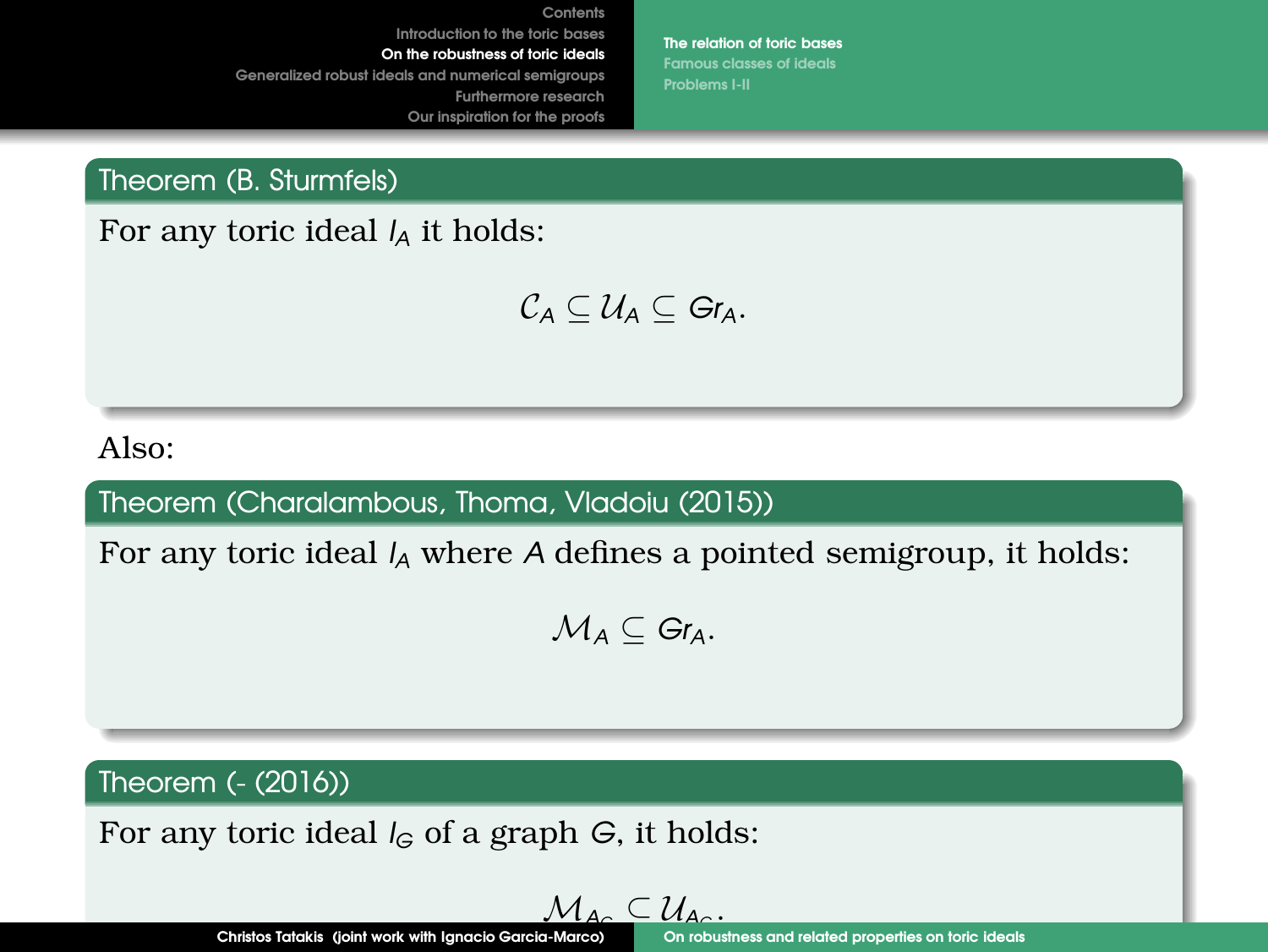**[The relation of toric bases](#page-15-0) [Famous classes of ideals](#page-16-0) [Problems I-II](#page-17-0)**

# <span id="page-16-0"></span>Important classes of ideals

In famous classes of ideals, the equality happens between some of the above bases and is combined with interesting geometric, combinatorial and homological properties.

# Definition (Boocher and Robeva, (2015) )

A toric ideal is called **robust** if its universal Gröbner basis is a minimal set of generators (i.e.  $M_A = U_A$ )

# Definition ( - , (2016) )

A toric ideal is called **generalized robust** if its universal Gröbner basis equals its universal Markov basis (i.e.  $\mathcal{M}_A = \mathcal{U}_A$ )

### Definition (Sullivant, (2019) )

A toric ideal is called **strongly robust** if its Graver basis equals with its set of indispensable binomials (i.e.  $M_A = G r_A$ )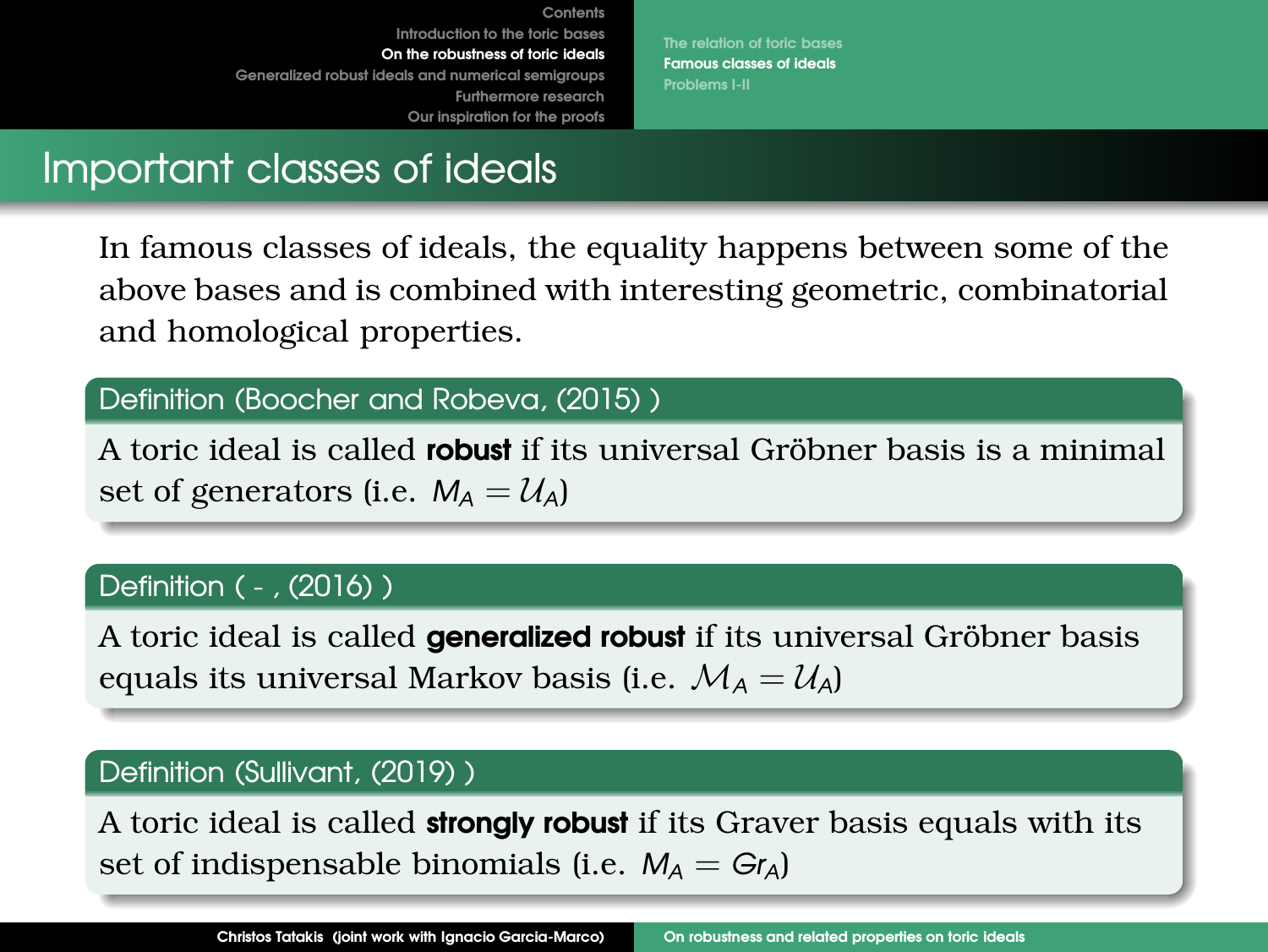**[The relation of toric bases](#page-15-0) [Famous classes of ideals](#page-16-0) [Problems I-II](#page-17-0)**

# <span id="page-17-0"></span>Quadratic toric ideals

### Definition (Quadratic toric ideal)

A toric ideal is called **quadratic** if it is generated by quadrics, i.e. its minimal generators are of degree two.

**[Contents](#page-2-0)**

### Example

In the previous example we saw that:

$$
I_G=\langle B_{w_1}=e_1e_7-e_2e_8, B_{w_2}=e_3e_5-e_4e_6\rangle.
$$

Therefore the ideal is a quadratic ideal.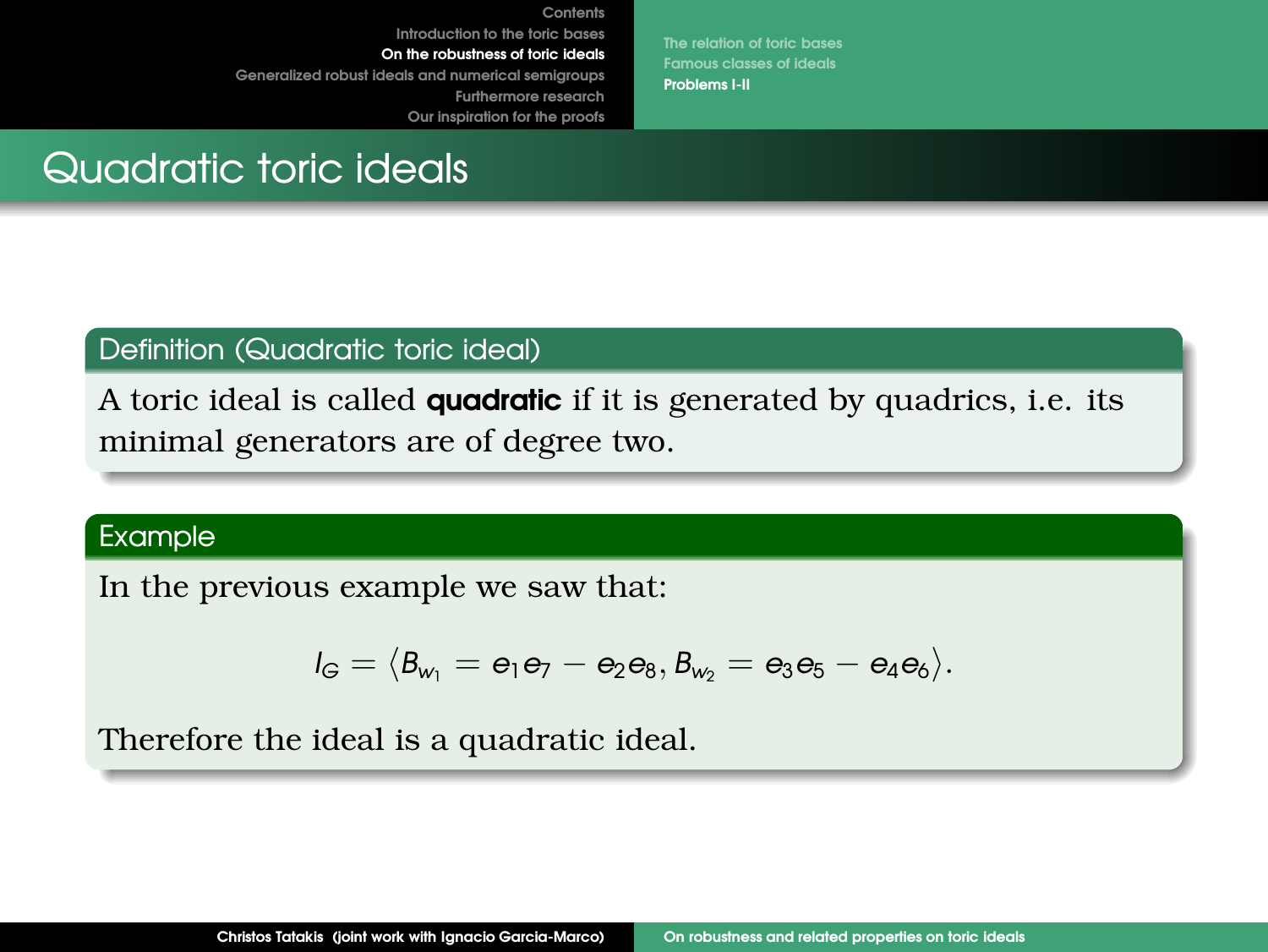**[The relation of toric bases](#page-15-0) [Famous classes of ideals](#page-16-0) [Problems I-II](#page-17-0)**



# **Problem I**

Characterize the graphs giving rise to generalized robust toric ideals such that they are generated by quadrics.

**[Contents](#page-2-0)**

### **Problem II**

Characterize the graphs giving rise to robust toric ideals such that they are generated by quadrics.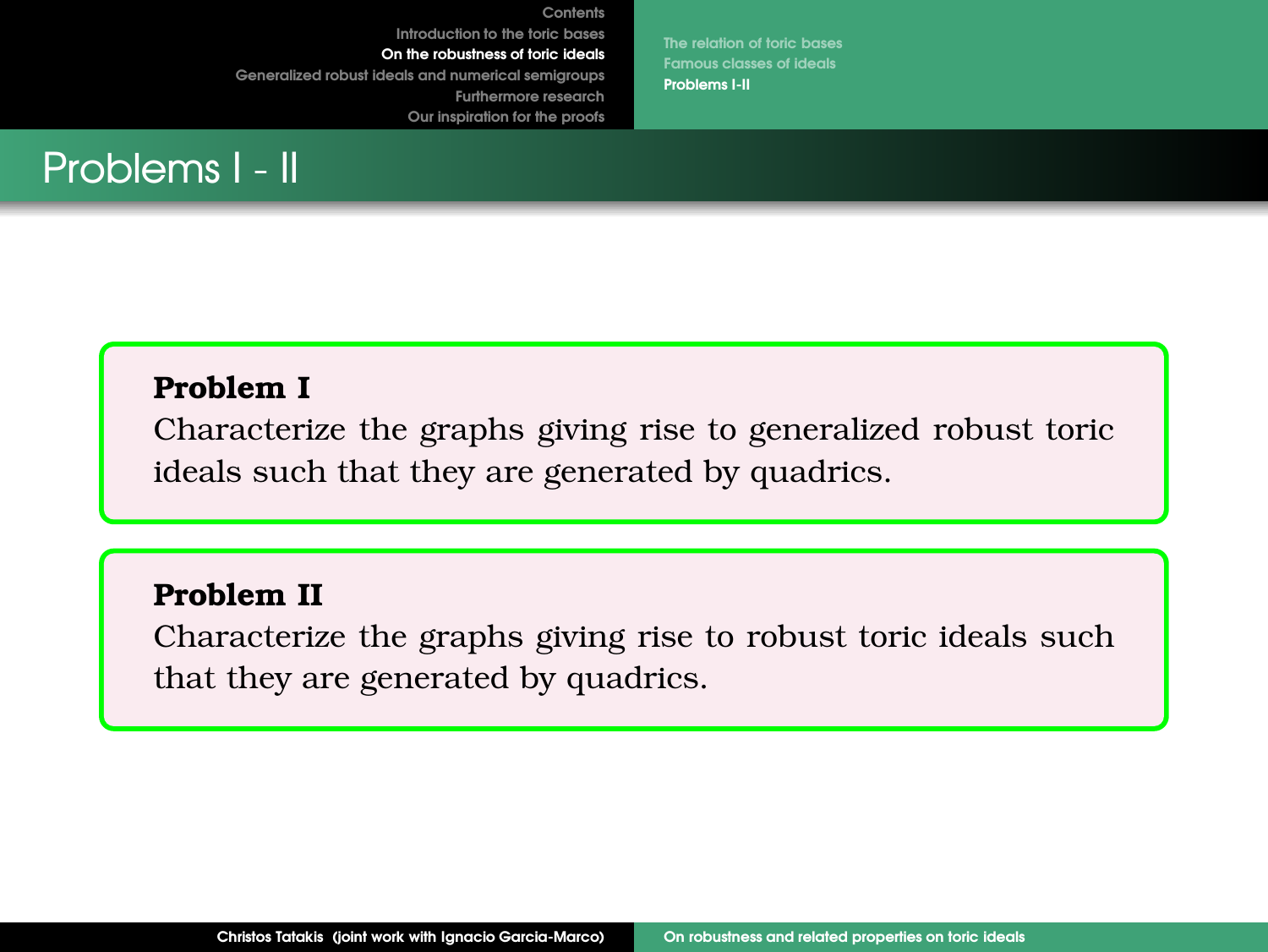**[The relation of toric bases](#page-15-0) [Famous classes of ideals](#page-16-0) [Problems I-II](#page-17-0)**

# Previous results and the interest

Robustness (and generalized robustness) is a rare property and there are very few nontrivial examples of robust ideals. Previous results:

- 1. Ohsugi and Hibi (1999) characterized completely the graphs whose toric ideals are generated by quadrics.
- 2. Boocher and Robeva (2015) studying robustness for toric ideals which are generated by quadrics.
- 3. Boocher et.all (2015) studying robustness for toric ideals of graphs:

# Theorem (Boocher et.all (2015)

All robust ideals generated by quadrics are graph ideals and come from the family of disjoint unions of graphs given following:

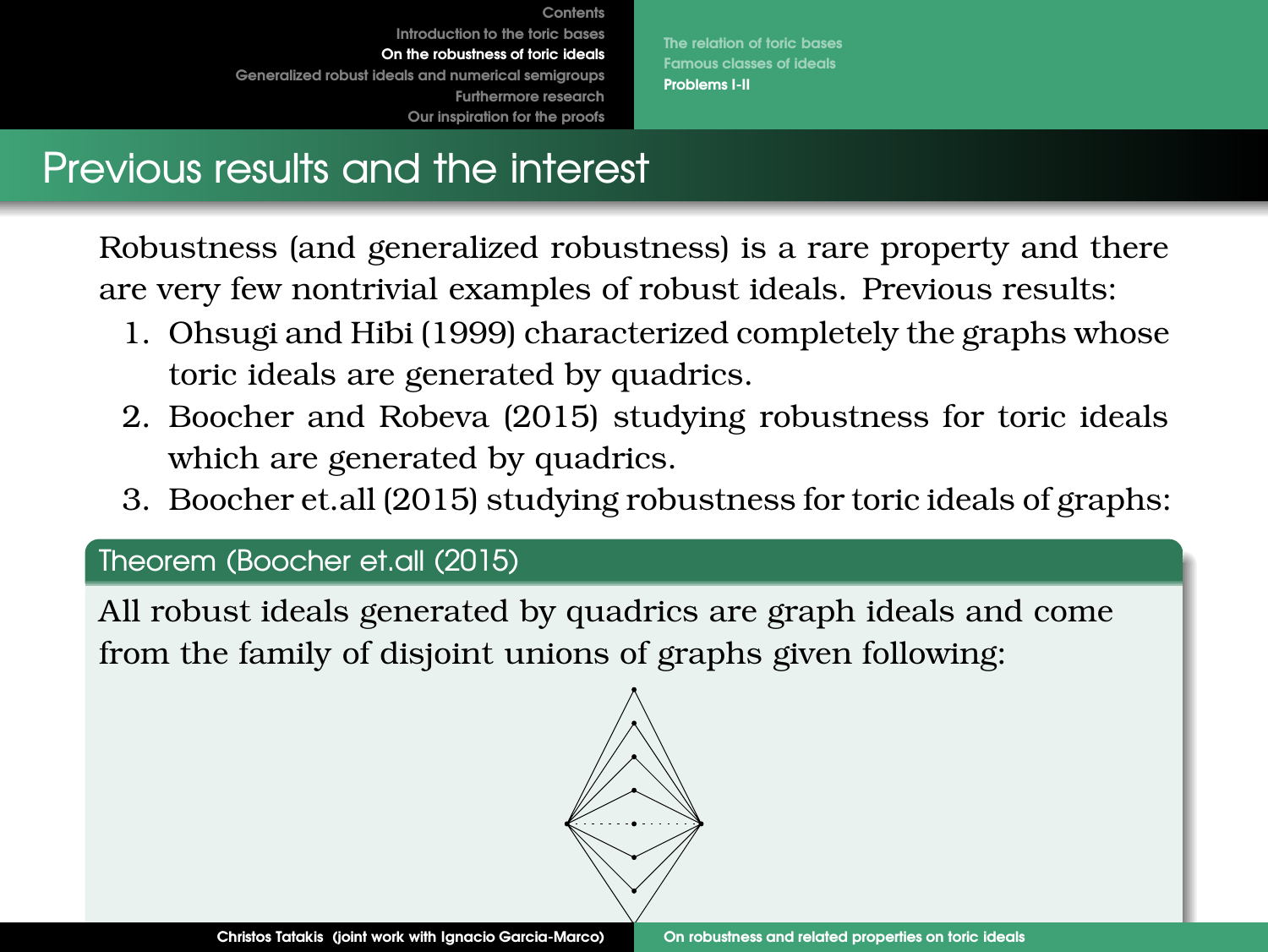**[The relation of toric bases](#page-15-0) [Famous classes of ideals](#page-16-0) [Problems I-II](#page-17-0)**

# Previous results and the interest

1. White's conjecture (1980): the toric ideal  $I_M$  for a matroid M is generated by quadrics.

**[Contents](#page-2-0)**

- 2. Some of the interests in studying robustness stems from the fact that they are ideals which are minimally generated by a Gröbner basis.
- 3. Whenever I is an ideal with a quadratic Gröbner basis, then  $\mathbb{K}[x_1, \ldots, x_n]$ is a Koszul algebra (since the ideals provide examples of Koszul algebras).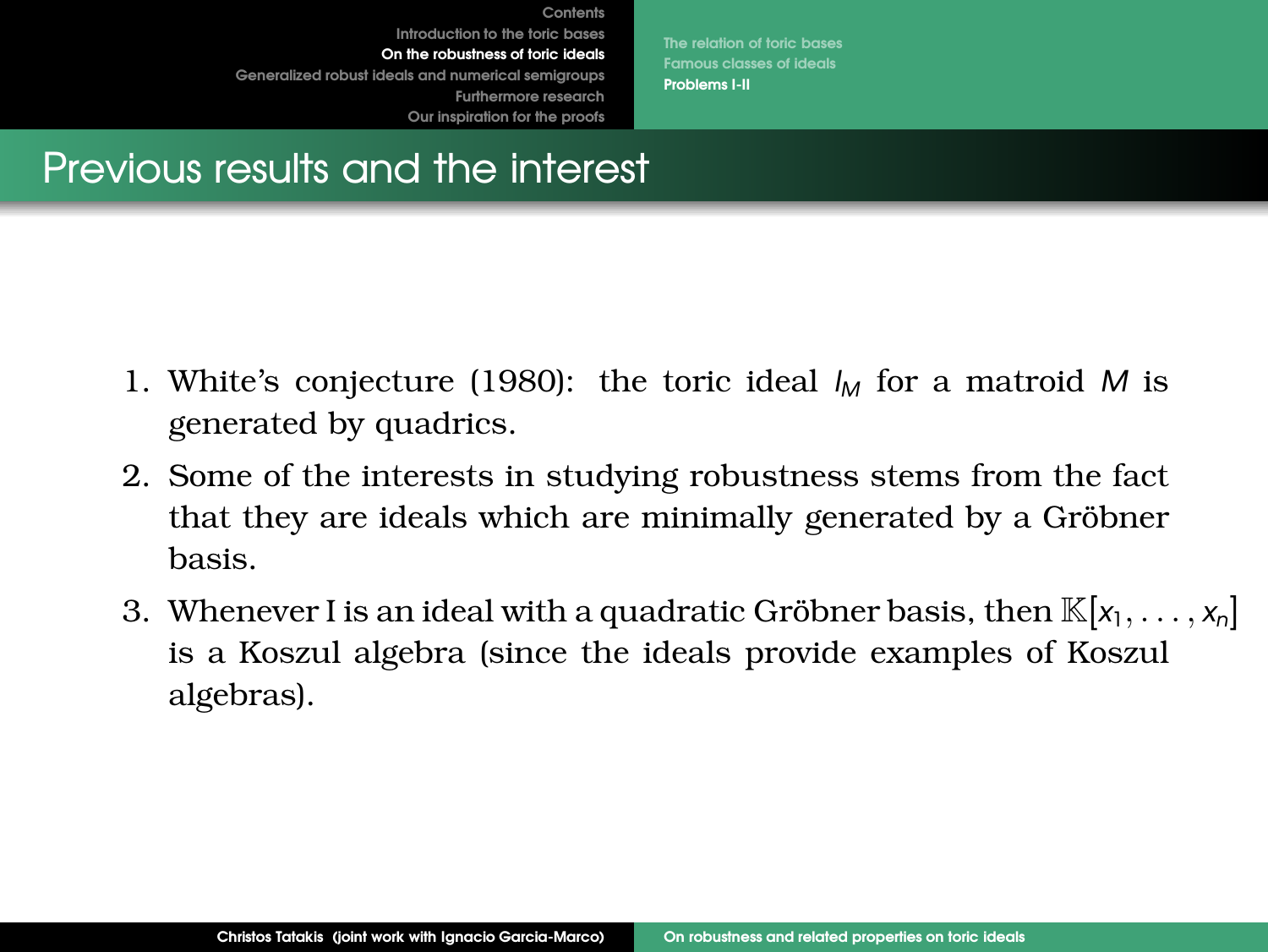**[The relation of toric bases](#page-15-0) [Famous classes of ideals](#page-16-0) [Problems I-II](#page-17-0)**



The next theorem gives a nice property which motivates the study of generalized robust toric ideals which are generated by quadrics.

**[Contents](#page-2-0)**

### Theorem (I.Garcia-Marco, - )

*A homogeneous toric ideal*  $I_A \subseteq \mathbb{K}[x_1,\ldots,x_m]$  *is generalized robust and generated by quadrics if and only if the universal Gröbner basis of*  $I_A$  *only consists of quadrics.*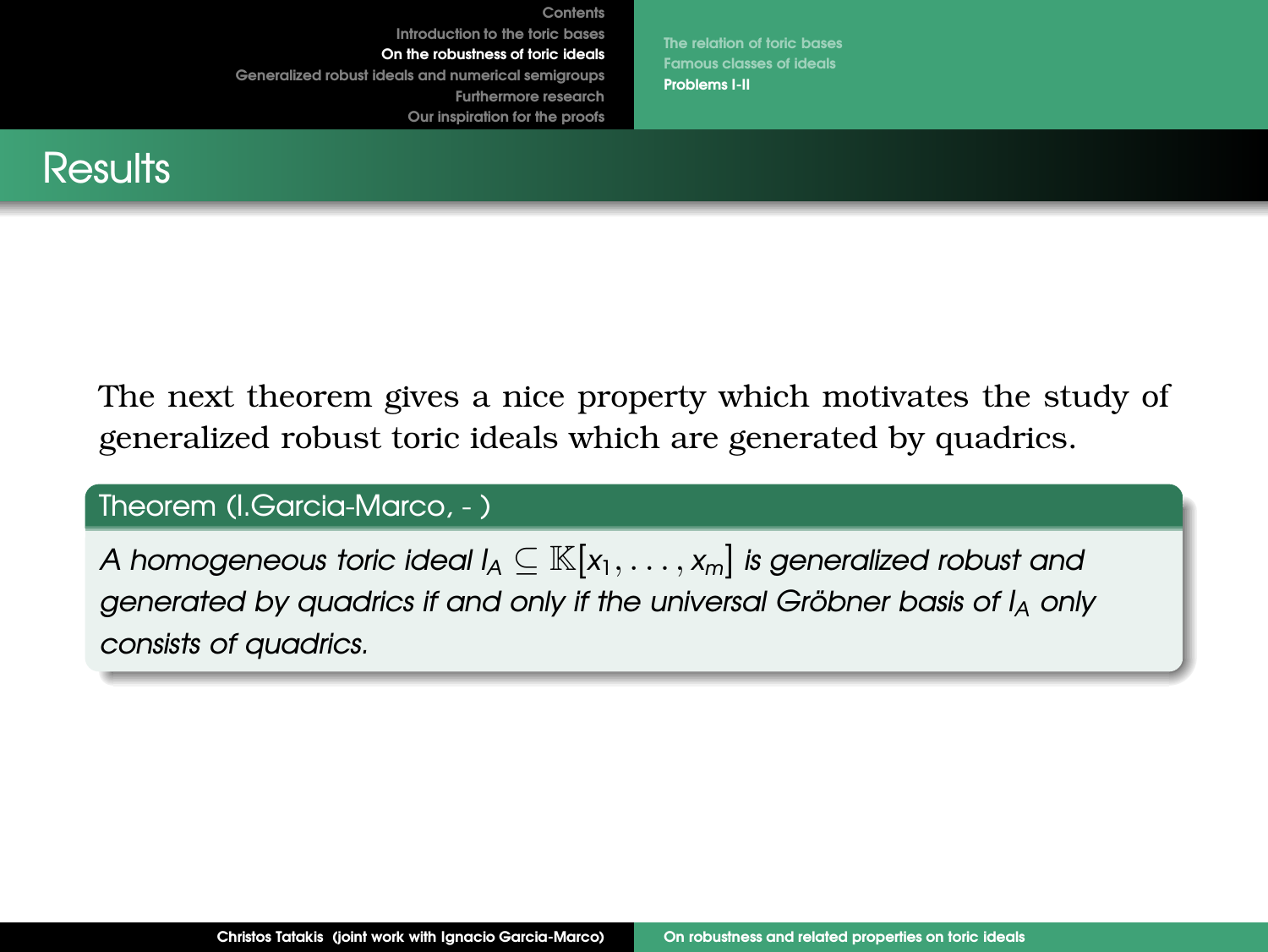**[Contents](#page-2-0) [Introduction to the toric bases](#page-3-0)**

**[On the robustness of toric ideals](#page-15-0)**

**[Generalized robust ideals and numerical semigroups](#page-28-0)**

**[Furthermore research](#page-35-0)**

**Our inspiration for the proofs**

**[Famous classes of ideals](#page-16-0) [Problems I-II](#page-17-0)**

# Answering Problems I-II



 $K_4$ 



 $K_{2,6} \cup \{e\}$ 



 $double - K_{2,(6,5)}$ 



The construction of a necklace K<sub>0</sub>, graph<br>acio Garcia-Marco) On robushess and related properties on toric ideals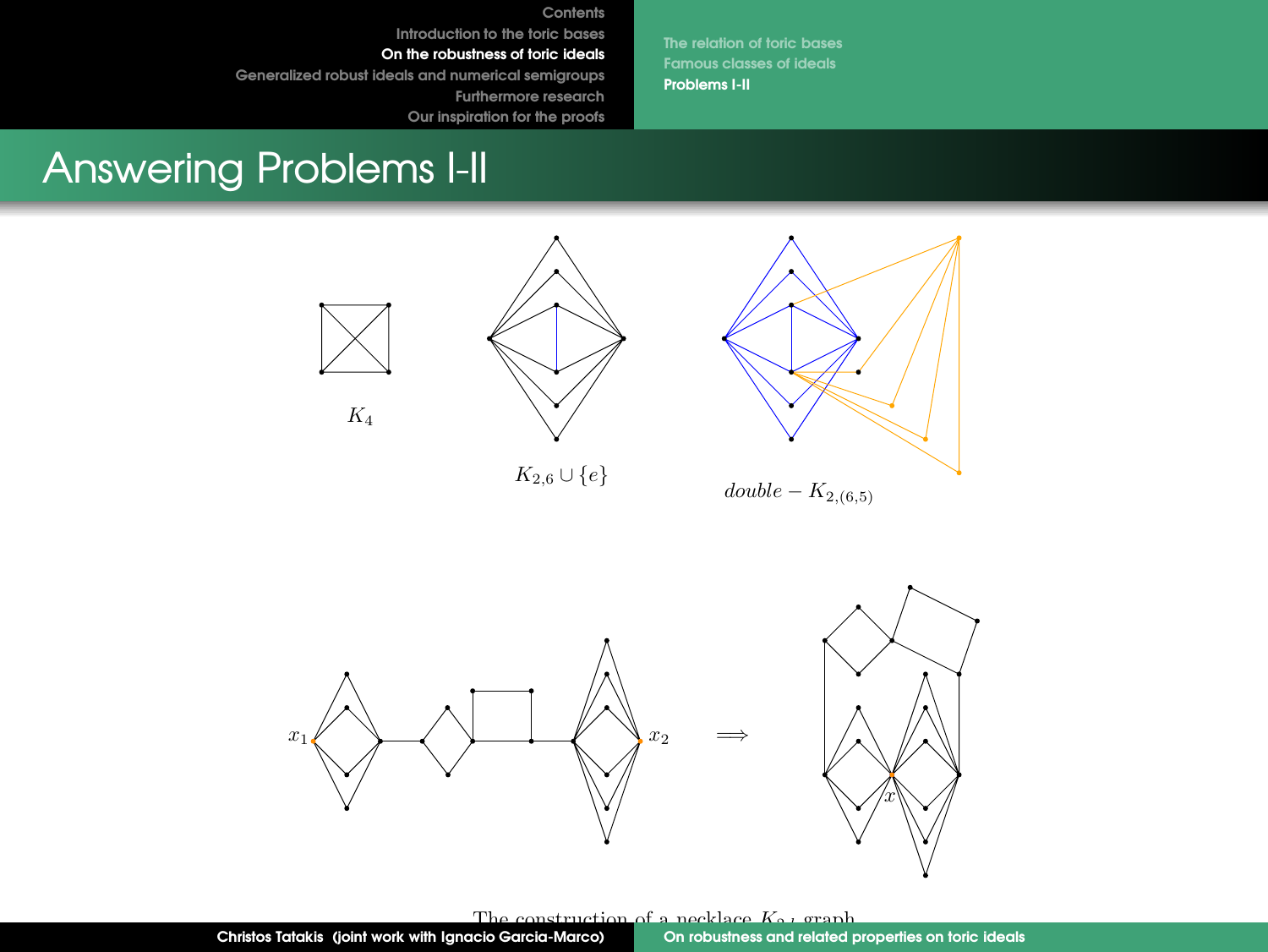**[The relation of toric bases](#page-15-0) [Famous classes of ideals](#page-16-0) [Problems I-II](#page-17-0)**

# Answering Problems I-II

We present the first main result which answers Problem I, in which we give a complete characterization of the graphs *G* such that *I<sup>G</sup>* is a generalized robust toric ideal generated by quadratic binomials.

**[Contents](#page-2-0)**

### Theorem (I.Garcia-Marco, - )

*Let G be a non bipartite graph. The ideal is generalized robust and is generated by quadrics if and only if all the blocks of G are bipartite except one, which is either a K<sub>4</sub> or a K<sub>2, ℓ</sub>*  $\cup$  *{e} <i>or a double-K<sub>2,(r,s)</sub> or a necklace-K<sub>2, ℓ</sub> graph. Every bipartite block of the graph G are of type K<sub>2.ℓ</sub> for some ℓ or cut edges.*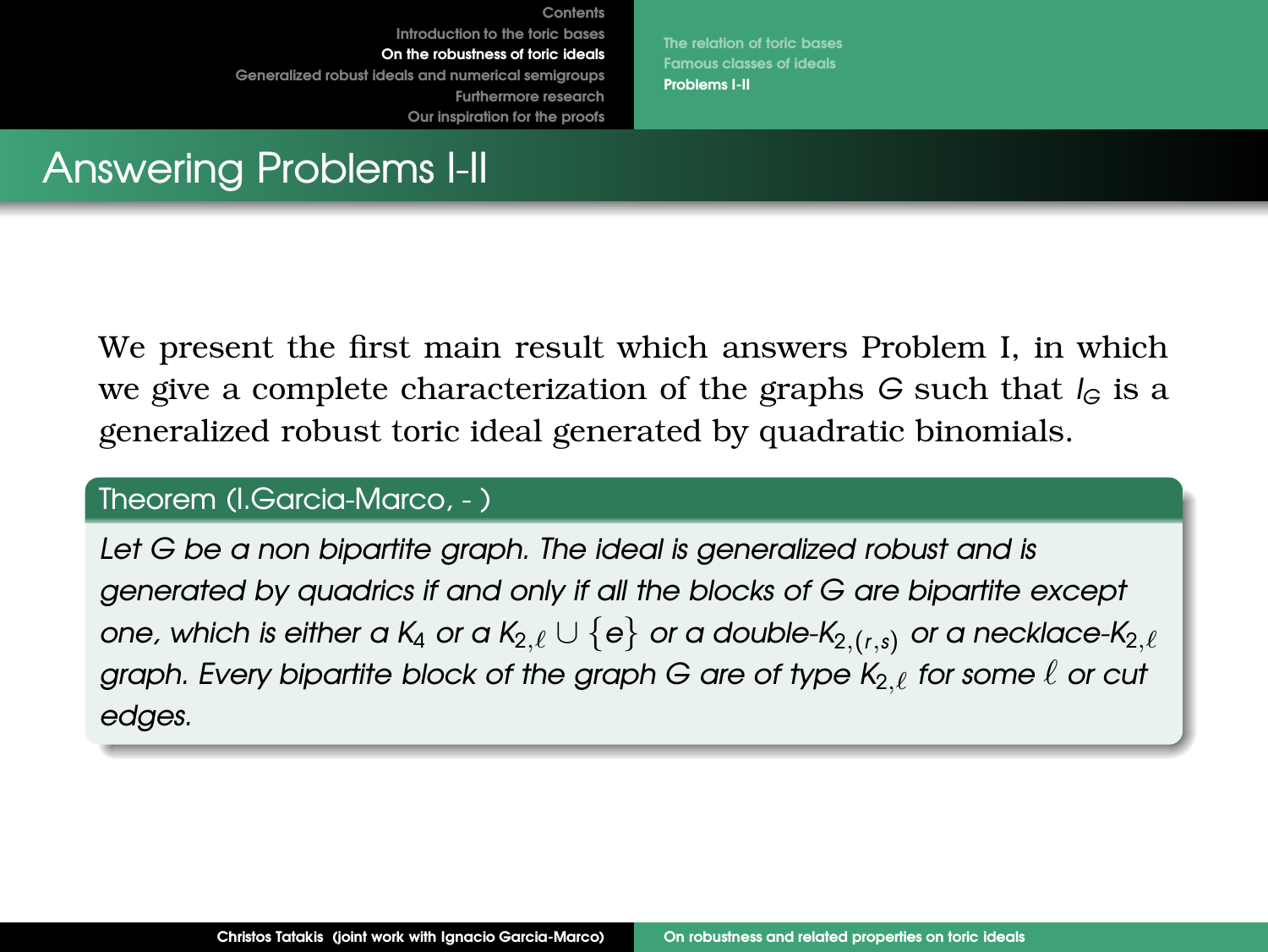**[The relation of toric bases](#page-15-0) [Famous classes of ideals](#page-16-0) [Problems I-II](#page-17-0)**

# Answering Problems I-II

We present the second main result which answers Problem II, in which we give a complete characterization of the graphs *G* such that *I<sup>G</sup>* is a robust toric ideal generated by quadratic binomials.

**[Contents](#page-2-0)**

### Theorem (I.Garcia-Marco, - )

*Let G be a non bipartite graph. The ideal is robust and is generated by quadrics if and only if all the blocks of G are bipartite except one, which is a K*2,ℓ ∪ {*e*} *or a double-K*2,(*r*,*s*) *or a necklace-K*2,ℓ *graph. Every bipartite block of the graph G are of type K<sub>2</sub> ℓ</sub> for some*  $\ell$  *or cut edges.* 

Remark: For toric ideals of graphs we know that the notion of strongly robust and robust coincide. Therefore the above theorem, also characterizes completely the strongly robust toric ideals of graphs which are generated by quadrics.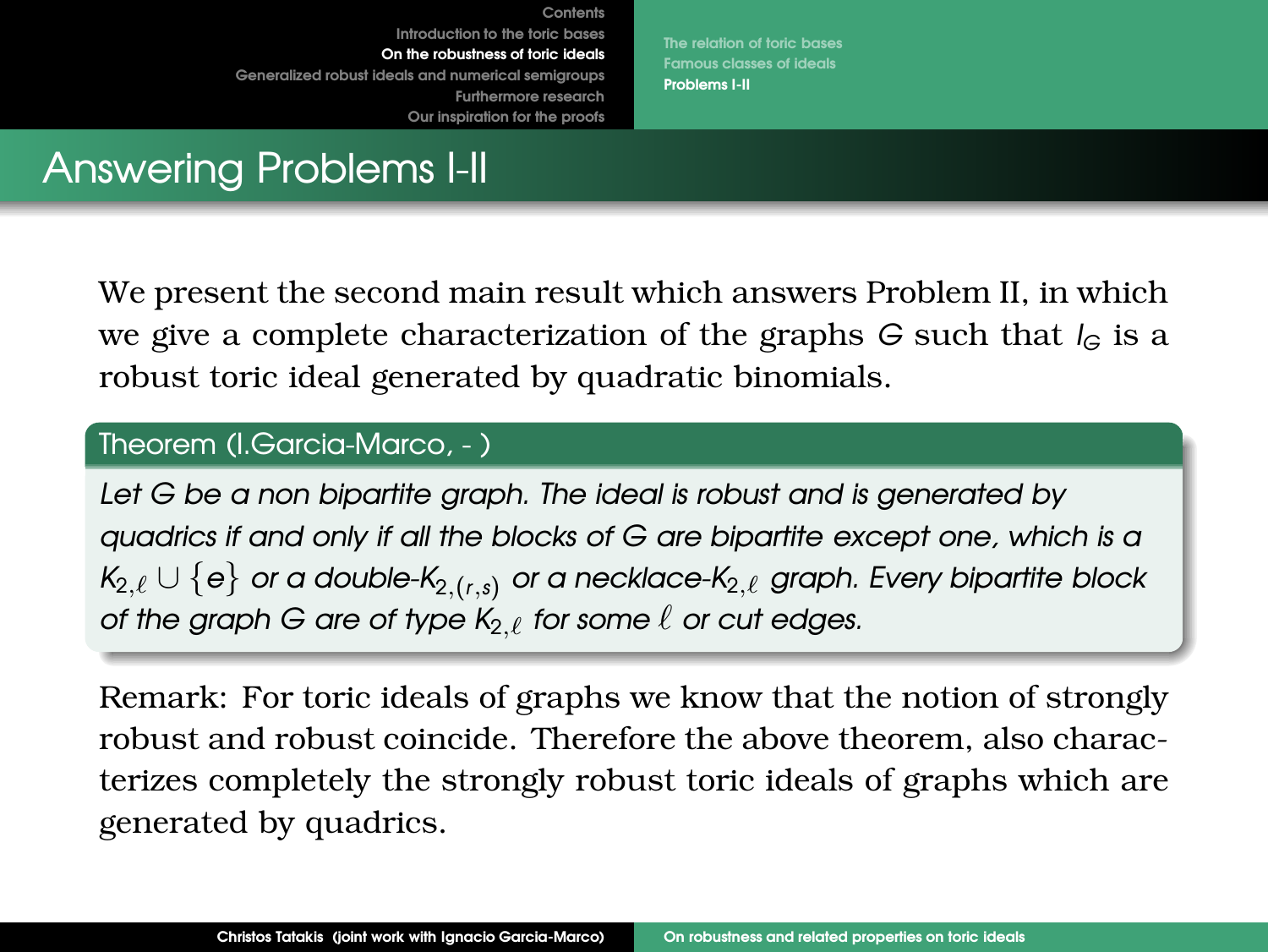**[The relation of toric bases](#page-15-0) [Famous classes of ideals](#page-16-0) [Problems I-II](#page-17-0)**

# Example I

### Example

We present two examples:

Figure 1: A graph *G* such that the corresponding toric ideal *I<sup>G</sup>* is generalized robust and is generated by quadrics but it is not robust and it is not strongly robust.

**[Contents](#page-2-0)**

Figure 2: A graph *G* such that the corresponding toric ideal *I<sup>G</sup>* is both a robust, a generalized robust and a strongly robust and is generated by quadrics.

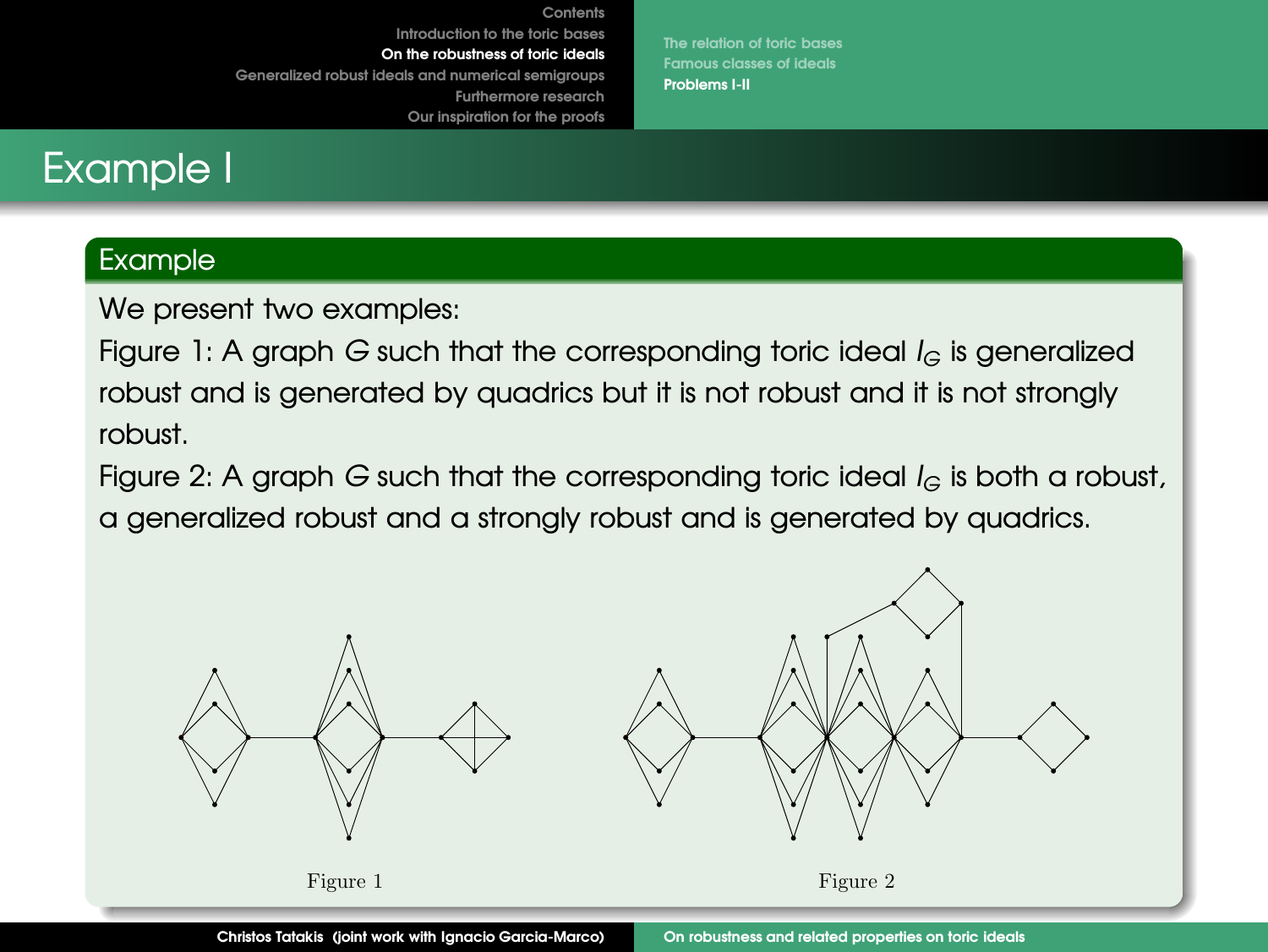**[The relation of toric bases](#page-15-0) [Famous classes of ideals](#page-16-0) [Problems I-II](#page-17-0)**

# Example II

### Example

Consider the complete graph on four vertices  $K_4$  on the vertex set  $V(K_4) = \{v_1, v_2, v_3, v_4\}$  and on the edge set  $E(K_4) = \{e_1 = \{v_1, v_2\}, e_2 = 1\}$  $\{v_2, v_3\}, e_3 = \{v_3, v_4\}, e_4 = \{v_4, v_1\}, f_1 = \{v_1, v_3\}, f_2 = \{v_2, v_4\}.$ 

**[Contents](#page-2-0)**



It is clear that we have exactly three 4-cycles  $w_1 = (v_1, v_2, v_3, v_4, v_1), w_2 = (v_1, v_2, v_4, v_3, v_1)$  and  $w_3 = (v_1, v_4, v_2, v_3, v_1).$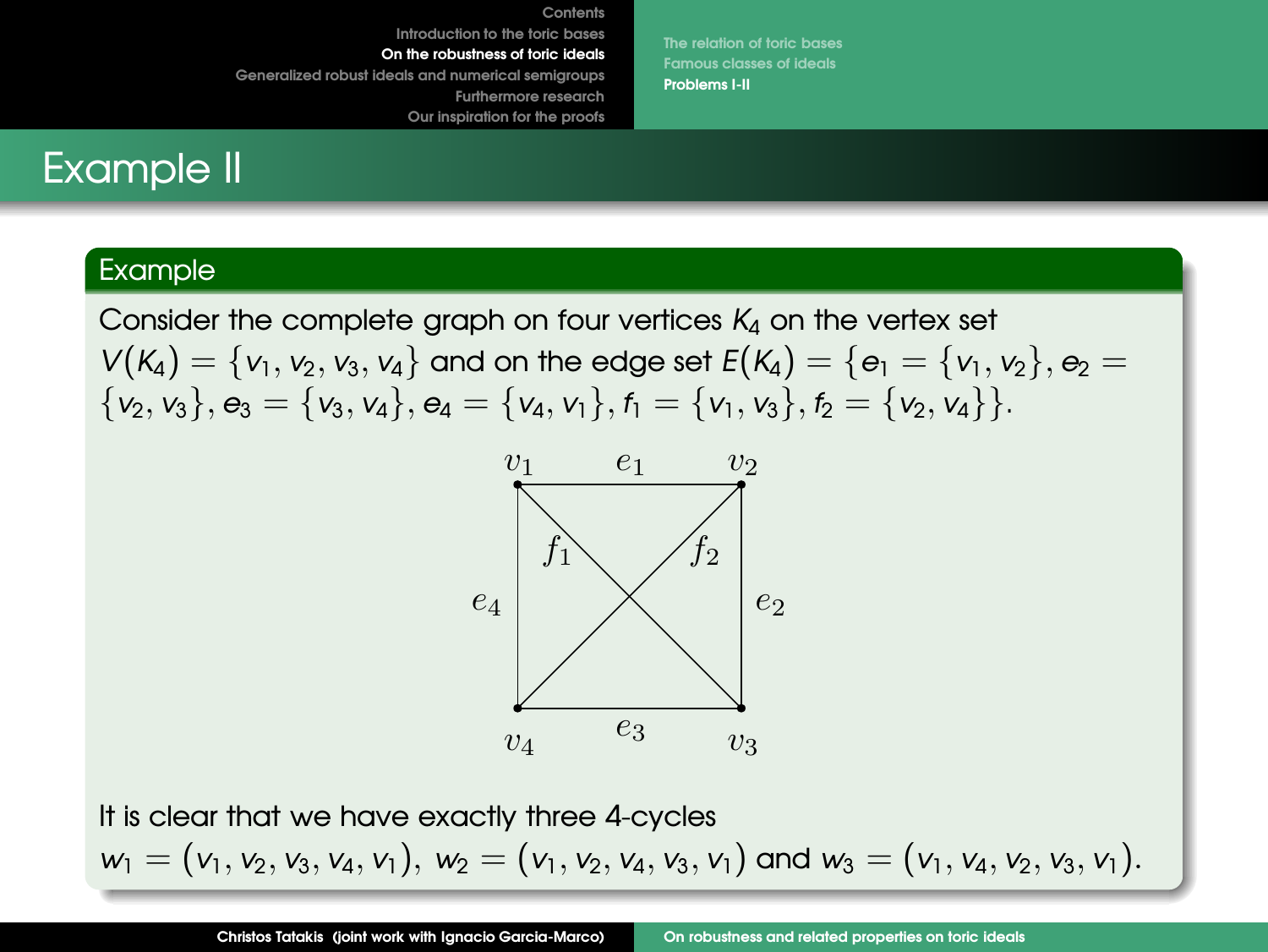**[The relation of toric bases](#page-15-0) [Famous classes of ideals](#page-16-0) [Problems I-II](#page-17-0)**

# Example II

### Example

The corresponding ideal *I<sup>K</sup>*<sup>4</sup> is generated by the three binomials:

$$
I_{K_4}=\langle B_{w_1}=e_1e_3-e_2e_4,B_{w_2}=e_1e_3-f_1f_2,B_{w_3}=e_2e_4-f_1f_2\rangle.
$$

Obviously, none of  $B_{w_1}, B_{w_2}, B_{w_3}$  is indispensable since

 $B_{w_i} \in \langle B_{w_j}, B_{w_k} \rangle$ , for all distinct *i*, *j*, *k* where *i*, *j*, *k* ∈ {1, 2, 3}.

Thus, the ideal has three different Markov bases;

$$
M_1=\{B_{w_1},B_{w_2}\}, M_2=\{B_{w_1},B_{w_3}\}, M_3=\{B_{w_2},B_{w_3}\}.
$$

The universal Markov basis of the ideal is  $\mathcal{M}_{\mathcal{K}_4} = \{\textit{B}_{\textsf{w}_1}, \textit{B}_{\textsf{w}_2}, \textit{B}_{\textsf{w}_3}\}.$ It is easy to check that the universal Gröbner basis of the ideal  $I_{K_4}$  is  $\mathcal{U}_{\mathsf{K}_4} = \{\mathsf{B}_{\mathsf{w}_1}, \mathsf{B}_{\mathsf{w}_2}, \mathsf{B}_{\mathsf{w}_3}\}.$ It follows that the quadratic ideal  $I_{K_4}$  is generalized robust but not robust.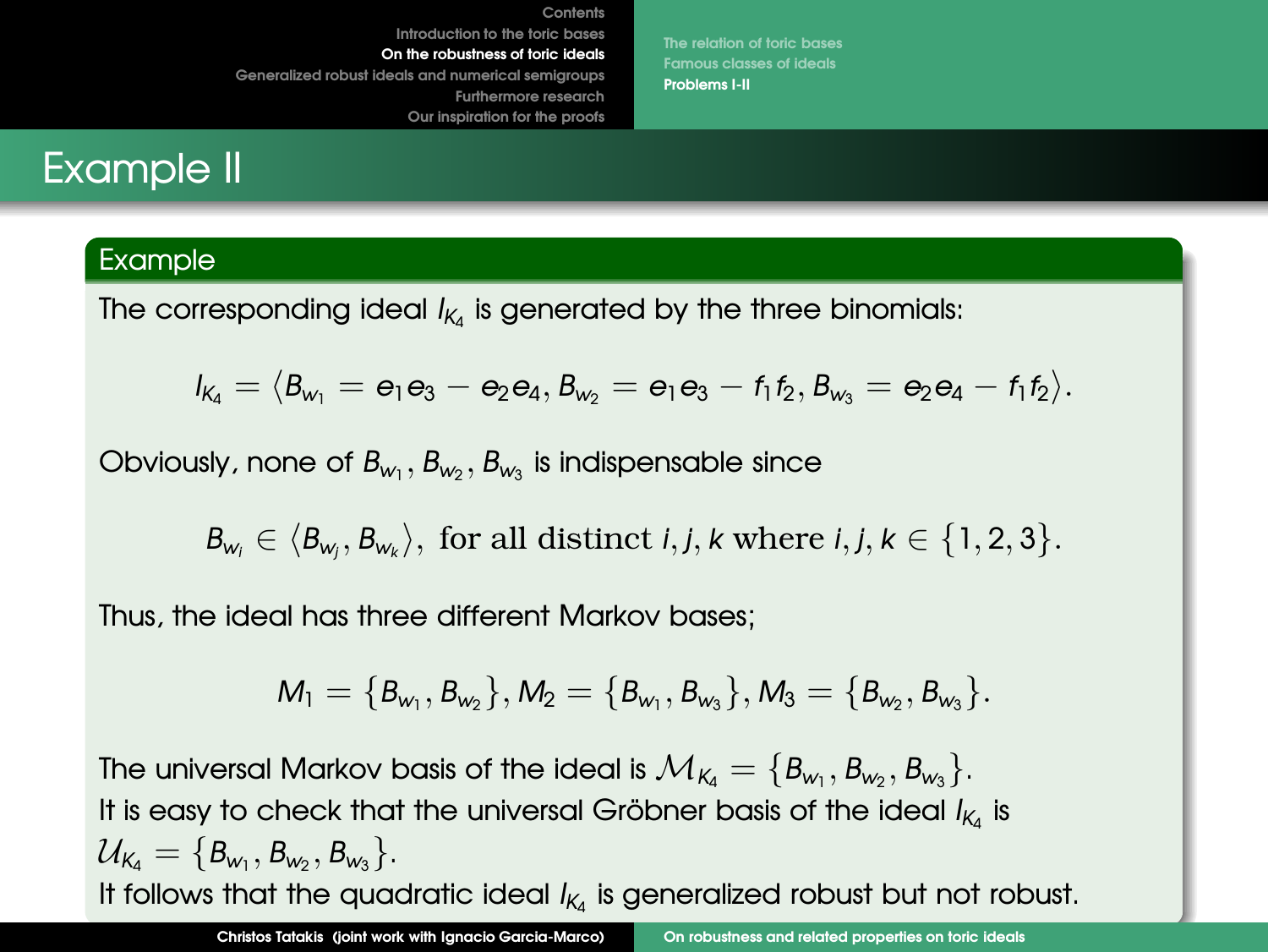**[Preliminaries](#page-28-0) Free numerical semirgoups and Gröbner basis [Numerical semigroups defining robust-generalized robust](#page-33-0) toric ideals**

# <span id="page-28-0"></span>Basic notions

Given a submonoid S of  $(N, +)$ , then it has a unique minimal set of generators  $A = \{\alpha_1, \ldots, \alpha_m\}$ , and the toric ideal of S is defined as  $I_S := I_A$ . Taking  $d := \gcd(a_1, \ldots, a_m)$  and  $A' := \{a_1/d, \ldots, a_m/d\}$ , then  $I_A = I_{A'}$ . Hence, one may assume without loss of generality that  $A = \{a_1, \ldots, a_m\}$  consists of relatively prime positive integers and, in this case, S is called a *numerical semigroup* .

By Krull's dimension theorem, any set of generators of an ideal  $J \subseteq \mathbb{K}[\mathbf{x}]$ has at least  $ht(J)$  elements and is a complete intersection when equality occurs. Whenever  $S = \langle a_1, \ldots, a_m \rangle$  is a numerical semigroup, then *I<sub>S</sub>* has height  $m - 1$  and  $I_S$  is a complete intersection if and only if  $\mu(I_S) = m - 1$  or, in other words, if it can be generated by a set of  $m - 1$ binomials (i.e. one of its Markov basis (and, thus, all its Markov bases) consists of *m* − 1 binomials).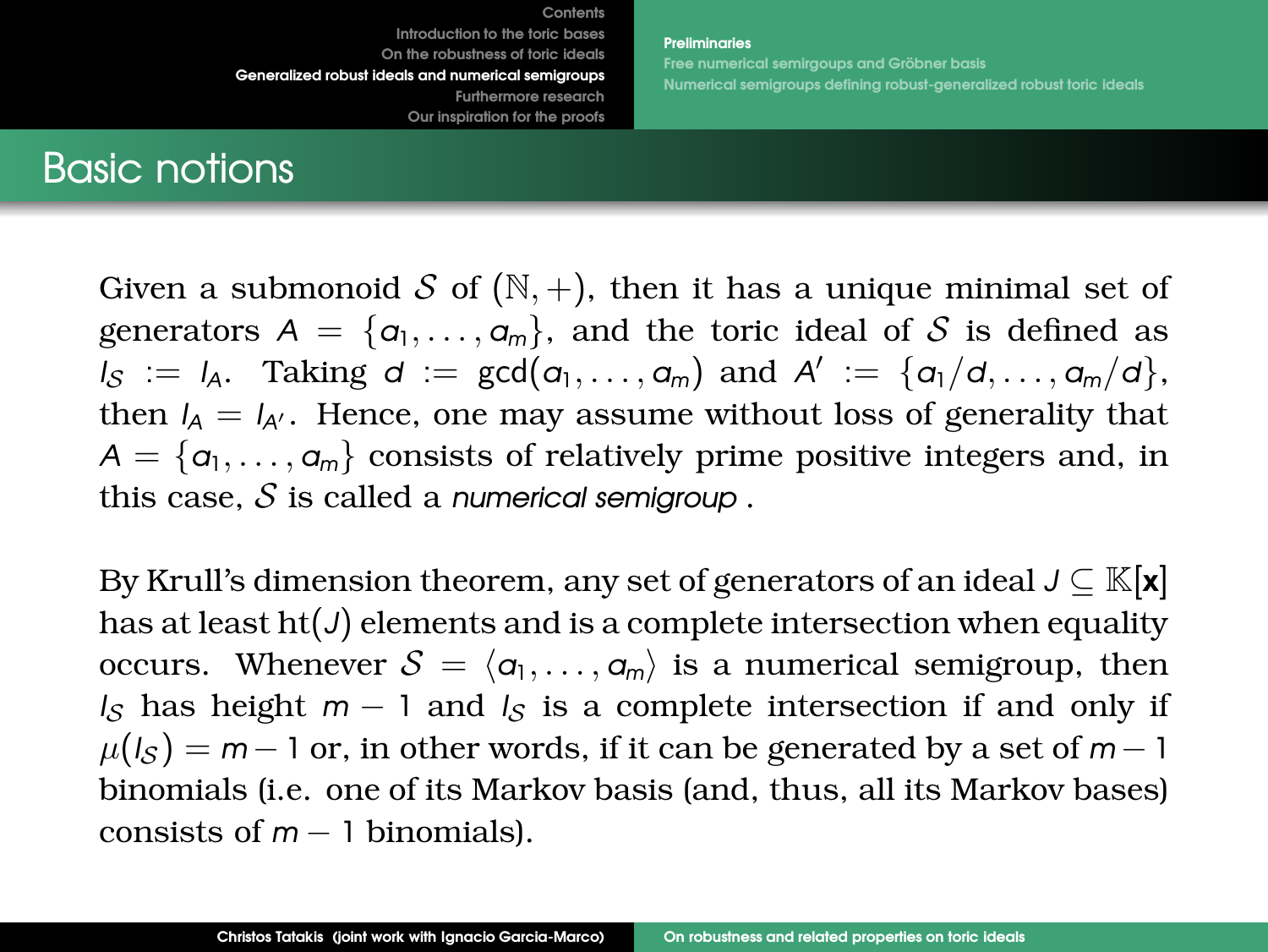**Our inspiration for the proofs**

**[Preliminaries](#page-28-0) Free numerical semirgoups and Gröbner basis [Numerical semigroups defining robust-generalized robust](#page-33-0) toric ideals**

# Basic notions

### **Definition**

A numerical semigroup S with minimal generating set  $A = \{a_1, \ldots, a_m\}$  is said to be *free for the arrangement a*1, . . . , *a<sup>m</sup>* if

$$
\text{lcm}(a_i,\text{gcd}(a_{i+1},\ldots,a_m))\in \langle a_{i+1},\ldots,a_m\rangle, \forall i\in \{1,\ldots,m-1\}.
$$

We say that  $S$  is *free* if it is free for an arrangement of its minimal generating set.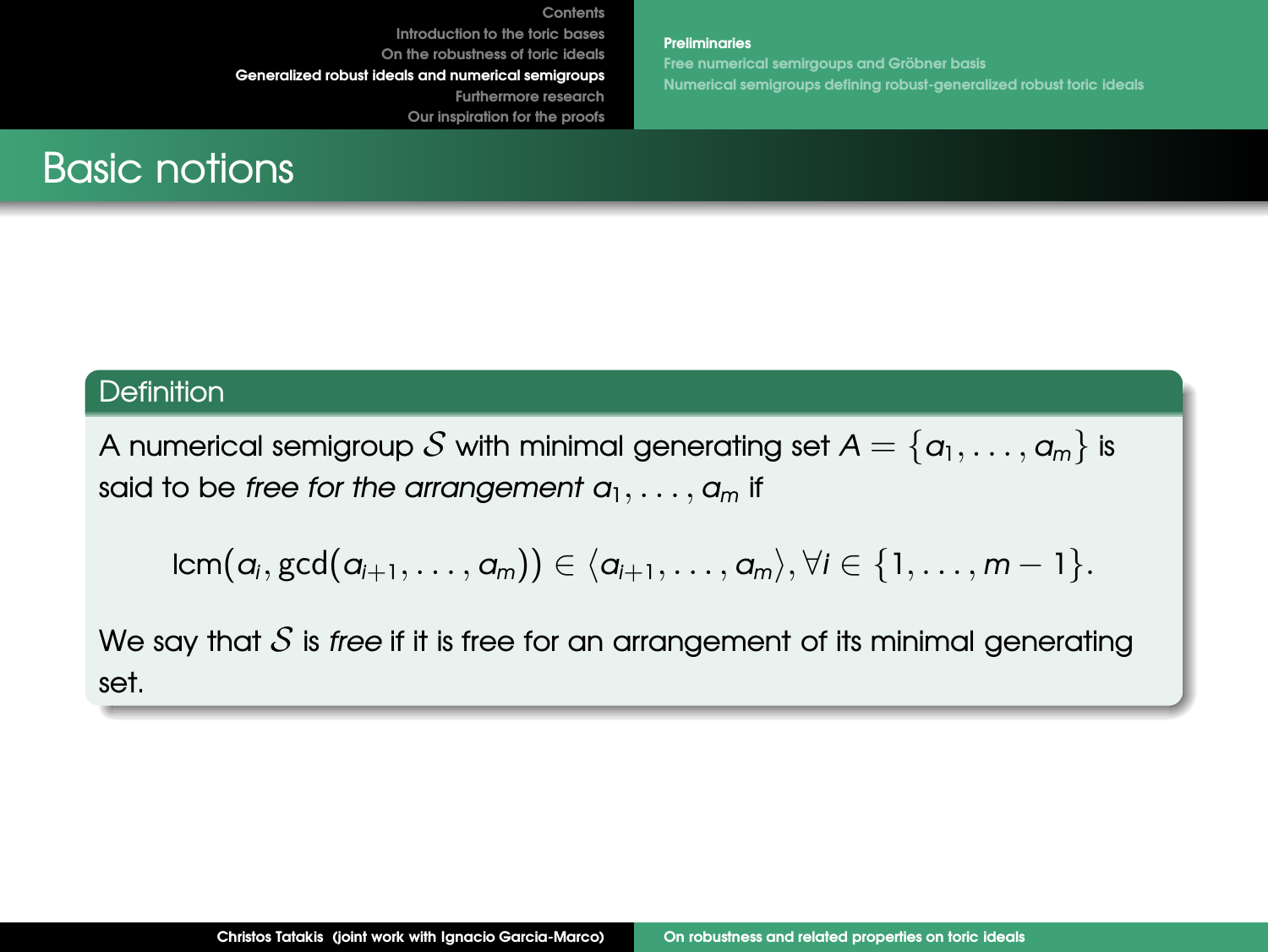**[Preliminaries](#page-28-0)**

**Free numerical semirgoups and Gröbner basis [Numerical semigroups defining robust-generalized robust](#page-33-0) toric ideals**

# Basic notions

### Example

Consider the numerical semigroup  $S = \langle a_1, a_2, a_3, a_4 \rangle$  with  $a_1 = 8$ ,  $a_2 = 9$ ,  $a_3 = 10$ ,  $a_4 = 12$ . We have that S is not free for the arrangement  $a_1$ ,  $a_2$ ,  $a_3$ ,  $a_4$  because  $lcm(\alpha_1, \gcd(\alpha_2, \alpha_3, \alpha_4)) = 8 \notin \langle \alpha_2, \alpha_3, \alpha_4 \rangle$ . However, S is free for the arrangement  $a_2 = 9$ ,  $a_3 = 10$ ,  $a_1 = 8$ ,  $a_4 = 12$ . Indeed,

- lcm( $a_2$ , gcd( $a_1$ ,  $a_3$ ,  $a_4$ )) = 18 =  $a_1 + a_3 \in \langle a_1, a_3, a_4 \rangle$ ,
- $\circ$  lcm( $a_3$ , gcd( $a_1$ ,  $a_4$ )) = 20 =  $a_1 + a_4 \in \langle a_1, a_4 \rangle$ , and

$$
\circ \;\operatorname{\mathsf{lcm}}(a_{\text{l}},a_{\text{4}})=24=2a_{\text{4}}\in \langle a_{\text{4}}\rangle.
$$

Thus,  $S$  is a free numerical semigroup.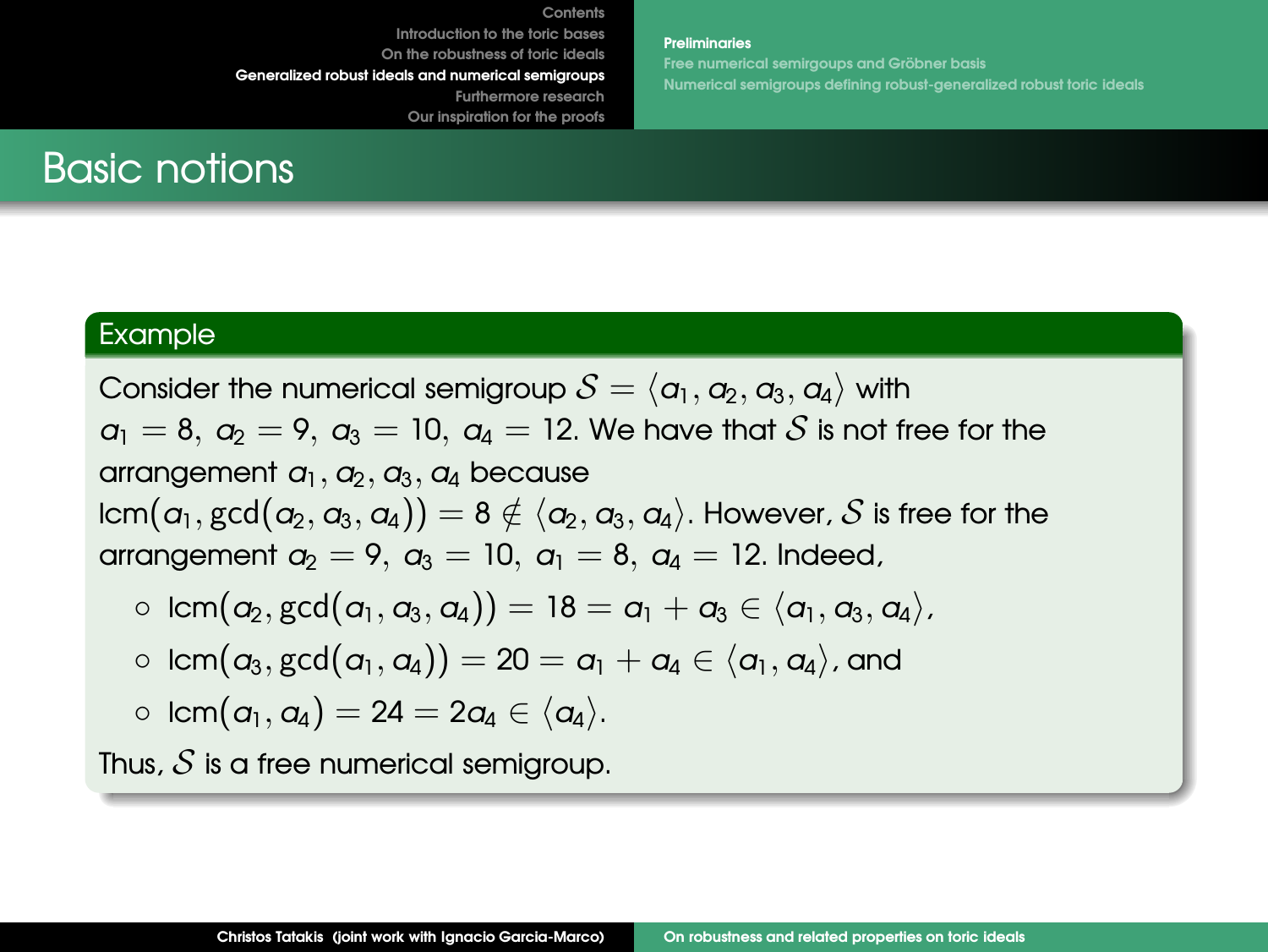**[Preliminaries](#page-28-0) Free numerical semirgoups and Gröbner basis [Numerical semigroups defining robust-generalized robust](#page-33-0) toric ideals**

<span id="page-31-0"></span>

Trying to connect the above notions with the robustness property, we proved the following theorem:

Theorem (I.Garcia-Marco, - )

Let  $S$  be a numerical semigroup. Then,  $S$  is free if and only if it has a Gröbner *basis with m* − 1 *elements.*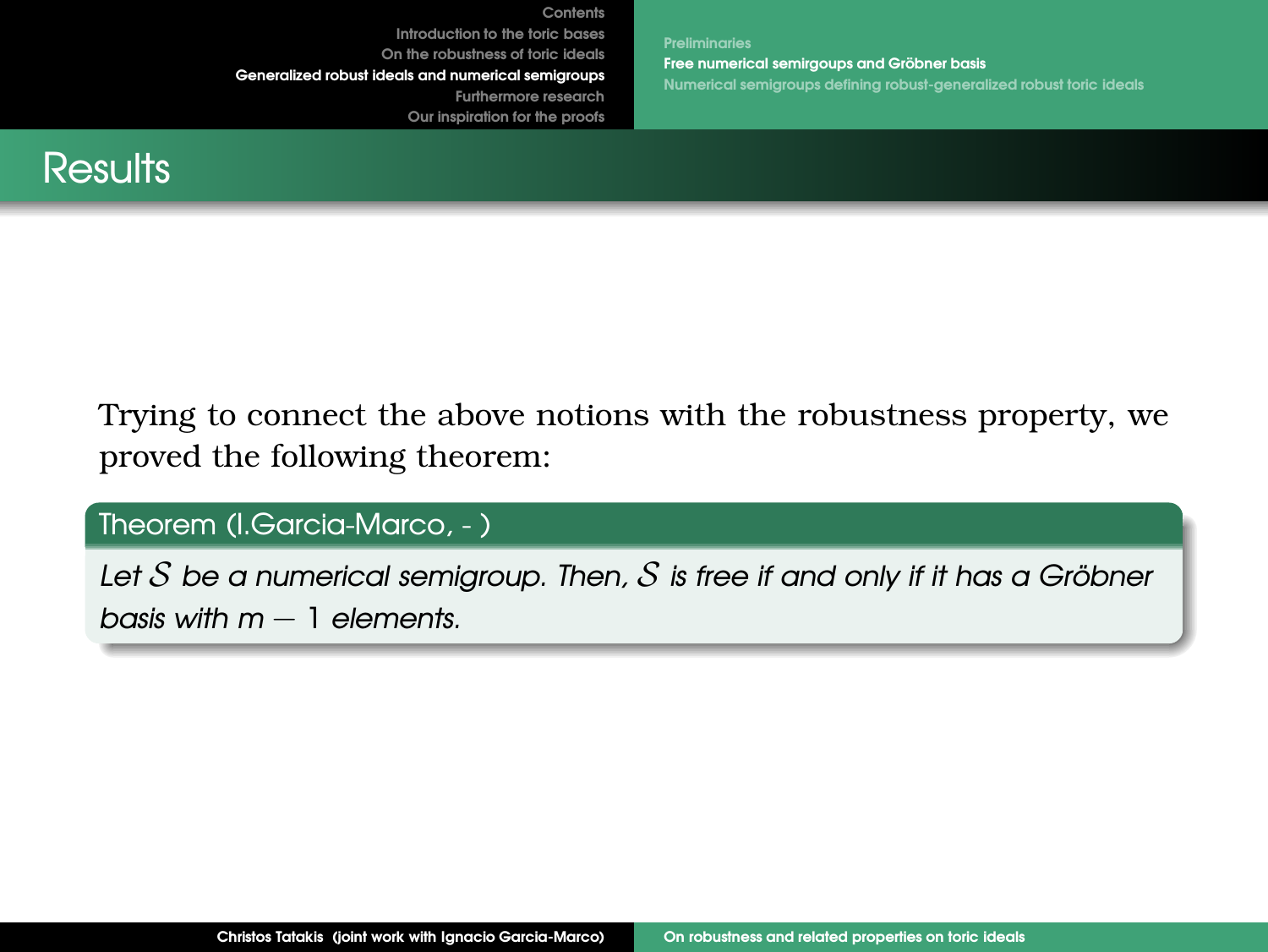**[Preliminaries](#page-28-0) Free numerical semiraoups and Gröbner basis [Numerical semigroups defining robust-generalized robust](#page-33-0) toric ideals**

### Example

We consider the numerical semigroup  $S = \langle 9, 10, 8, 12 \rangle$  (as the previous example), which we saw that it is free for the arrangement

 $a_2 = 9$ ,  $a_3 = 10$ ,  $a_1 = 8$ ,  $a_4 = 12$ .

By the above theorem, it follows that the reduced Gröbner basis with respect to the lexicographic order with  $x_2 > x_3 > x_1 > x_4$  has 3 elements. Indeed, one can checks that it is

$$
\{x_2^2-x_1x_3, x_3^2-x_1x_4, x_1^3-x_4^2\}
$$

### Example

We consider the numerical semigroup  $S = \langle a_1, a_2, a_3, a_4 \rangle$  with

 $a_1 = 10$ ,  $a_2 = 14$ ,  $a_3 = 15$ ,  $a_4 = 21$ .

We can compute that  $S$  is not free and  $I_S$  is a complete intersection. By the above theorem, it follows that the ideal *I<sub>S</sub>* cannot be minimally generated by a Gröbner basis.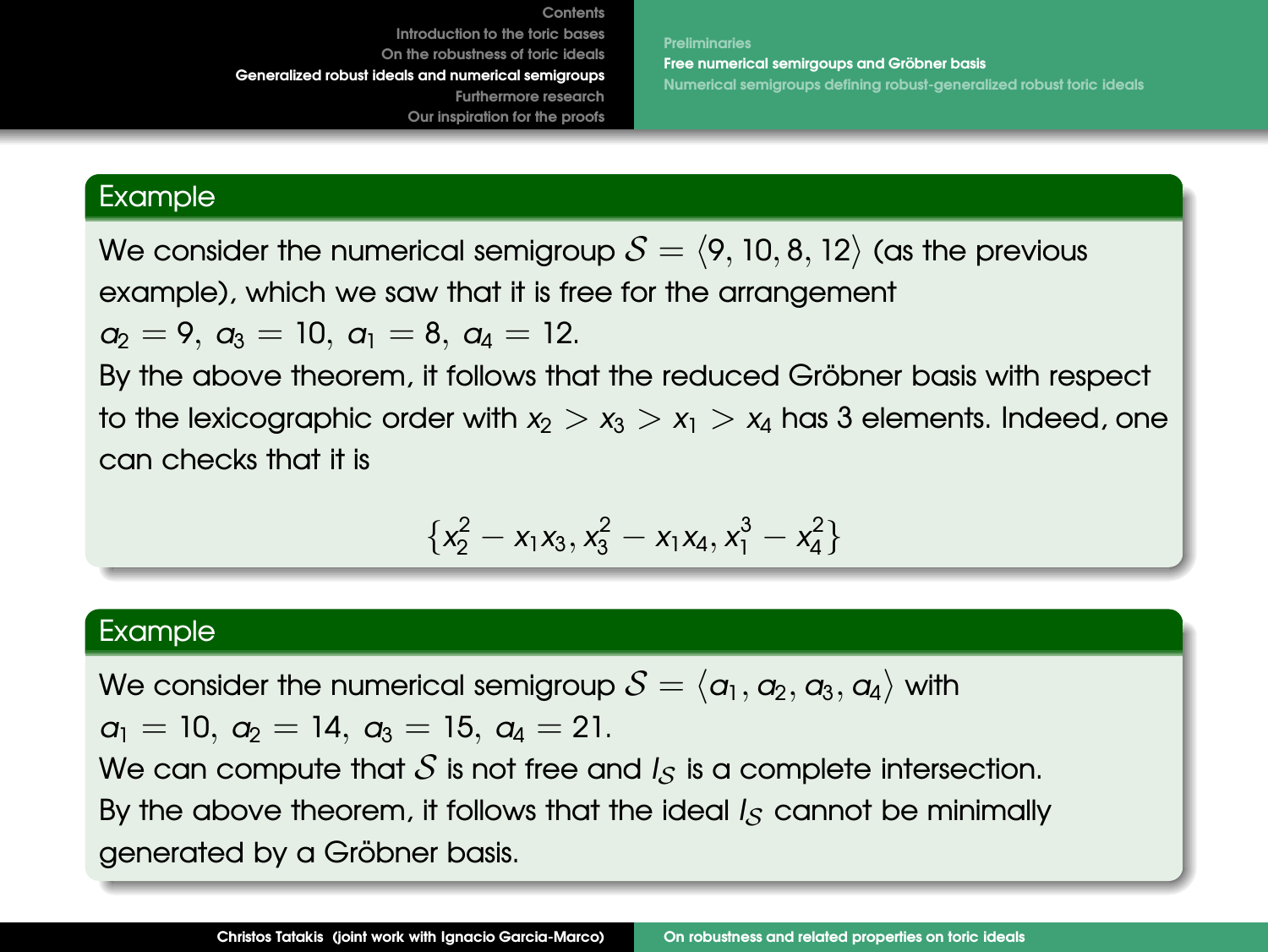**[Preliminaries](#page-28-0) Free numerical semirgoups and Gröbner basis [Numerical semigroups defining robust-generalized robust](#page-33-0) toric ideals**

<span id="page-33-0"></span>Garcia-Sanchez, Ojeda and Rosales studied a family of affine submonoids of N *<sup>n</sup>* which they called *semigroups with a unique Betti element*

### Definition (Garcia-Sanchez, Ojeda and Rosales, (2012))

An affine monoid S with minimal generating set *A* has a unique Betti element if and only if the *A*-degrees of all the binomials in a Markov basis of *I<sup>A</sup>* coincide.

Next, they characterized semigroups with a unique Betti element as those where  $C_A = Gr_A$  (i.e. the set of the circuits of  $I_A$  coincides with the Graver basis).

Moreover, in this family of semigroups one has that  $\mathcal{C}_A \subseteq \mathcal{M}_A$ . As a consequence of these two facts we have that:

### Proposition

*Every affine monoid with a unique Betti element defines a generalized robust toric ideal.*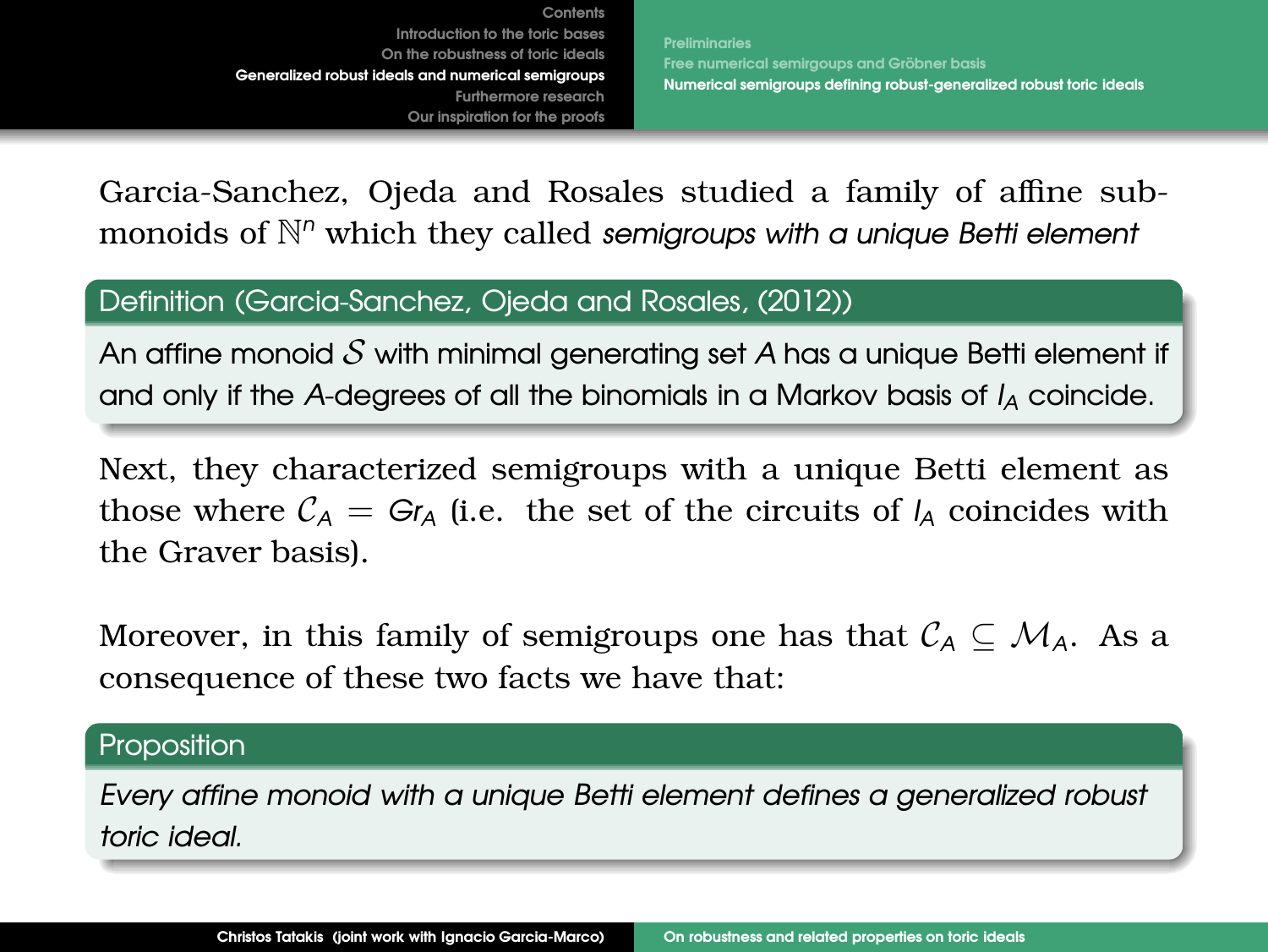**[Preliminaries](#page-28-0) Free numerical semirgoups and Gröbner basis [Numerical semigroups defining robust-generalized robust](#page-33-0) toric ideals**

# Problem III

What about the converse? In general, the converse statement of the above result is not true (for example, in toric ideals of graphs someone can easily constructs a graph *G* such that its ideal is generalized robust but it has not a unique Betti element).

Our second main result shows that the converse holds for numerical semigroups:

# Theorem (I.Garcia-Marco, - )

*A numerical semigroup defines a generalized robust toric ideal if and only if it has a unique Betti element.*

Since numerical semigroups with a unique Betti element only have a unique minimal set of generators when *A* has two elements, we directly get the following:

# Theorem (I.Garcia-Marco, - )

*A numerical semigroup* S *defines a robust toric ideal if and only if* S *is*

*2-generated.*

**Christos Tatakis (joint work with Ignacio Garcia-Marco)** [On robustness and related properties on toric ideals](#page-0-0)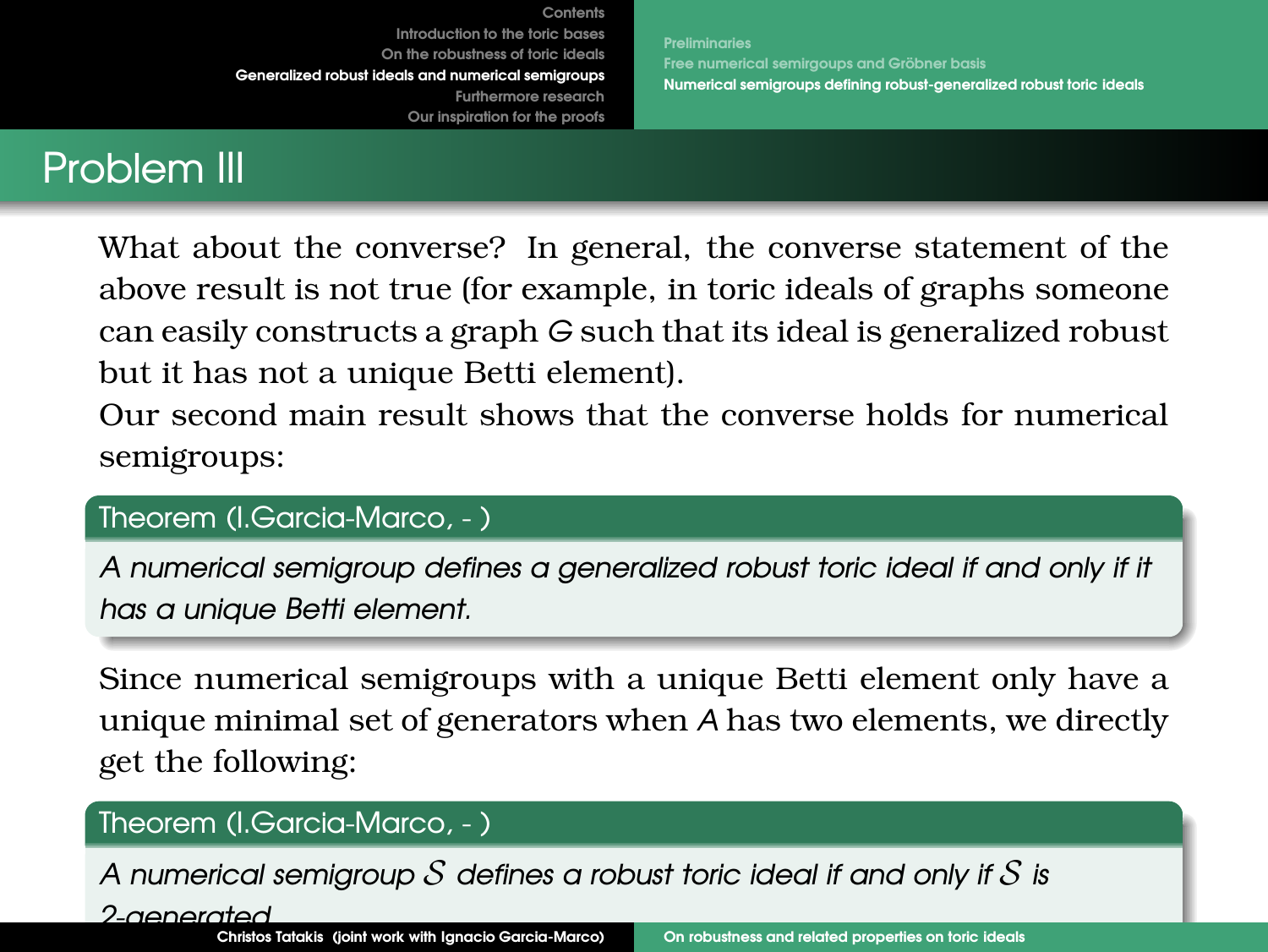<span id="page-35-0"></span>

We have that robustness property is preserved under an elimination of variables. However, we do not know if the same result is true when we replace robustness by generalized robustness.

**Problem 1:** Let  $I_A$  be a generalized robust toric ideal and  $A' \subseteq A$ , is  $I_{A'}$ generalized robust?

We characterize when the toric ideal of a numerical semigroup has a complete intersection initial ideal. It would be interesting to seek the answer to the same question for toric ideals of graphs.

**Problem 2:** Characterize when the toric ideal  $I_G$  of a graph *G* has a complete intersection initial ideal.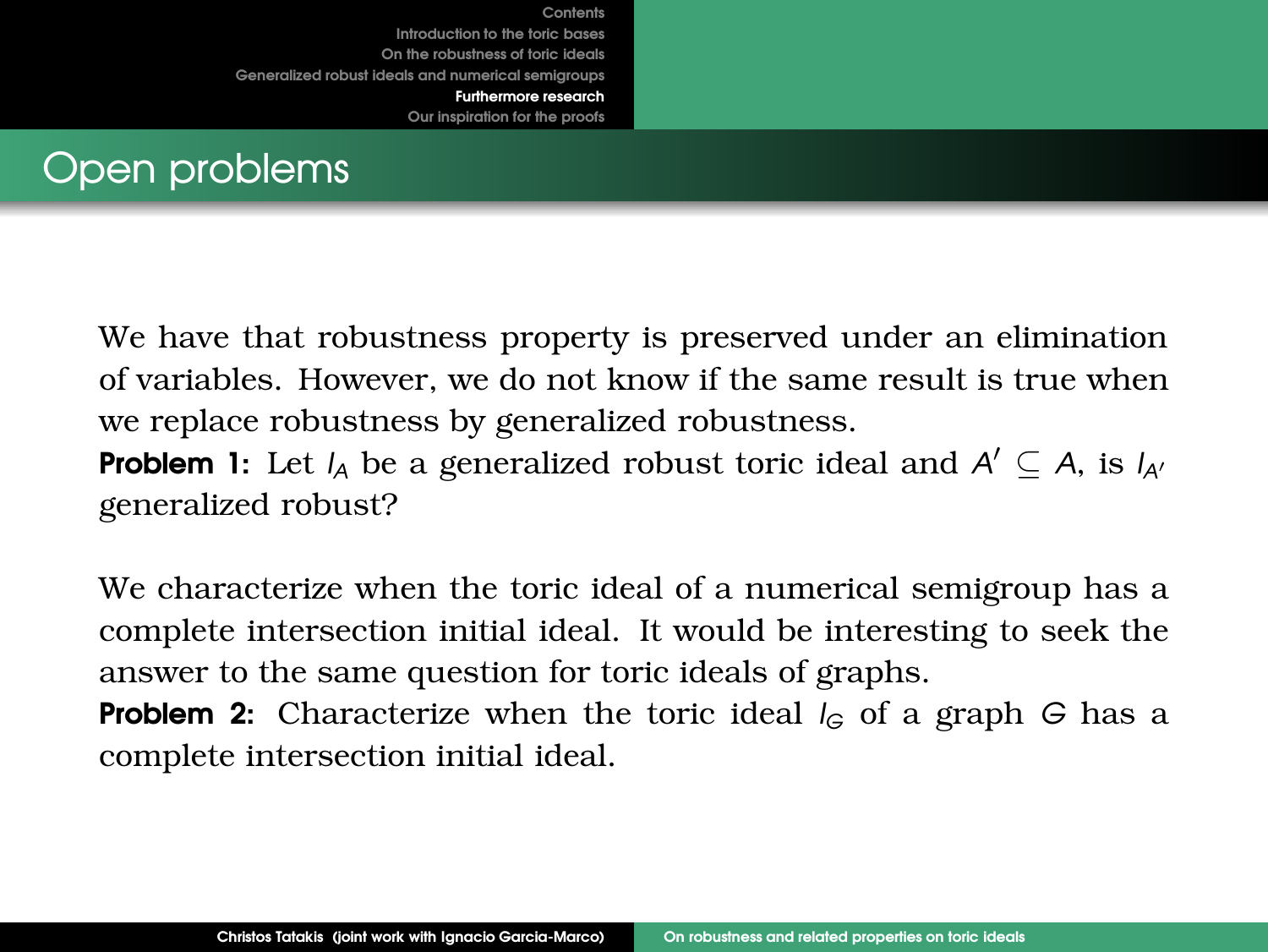# Open problems

In our first main result in semigroups, we proved that free numerical semigroups have an initial ideal such that  $\mu(I_S) = \mu(\text{in}_{\prec}(I_S))$ . There are further families of numerical semigroups with the same property. It is interesting to characterize completely the numerical semigroups with the above property.

**Problem 3:** Characterize the numerical semigroups such that

$$
\mu(I_{\mathcal{S}})=\mu(\mathrm{in}_{\prec}(I_{\mathcal{S}}))
$$

for a monomial order ≺.

We have verified when the equality  $\mathcal{M}_{I_{\rm S}} = \mathcal{U}_{I_{\rm S}}$  occurs for a numerical semigroup S. It would be interesting to characterize when equality or containment of other toric bases holds.

**Problem 4:** Characterize the numerical semigroups S such that  $I_S$  is a circuit ideal.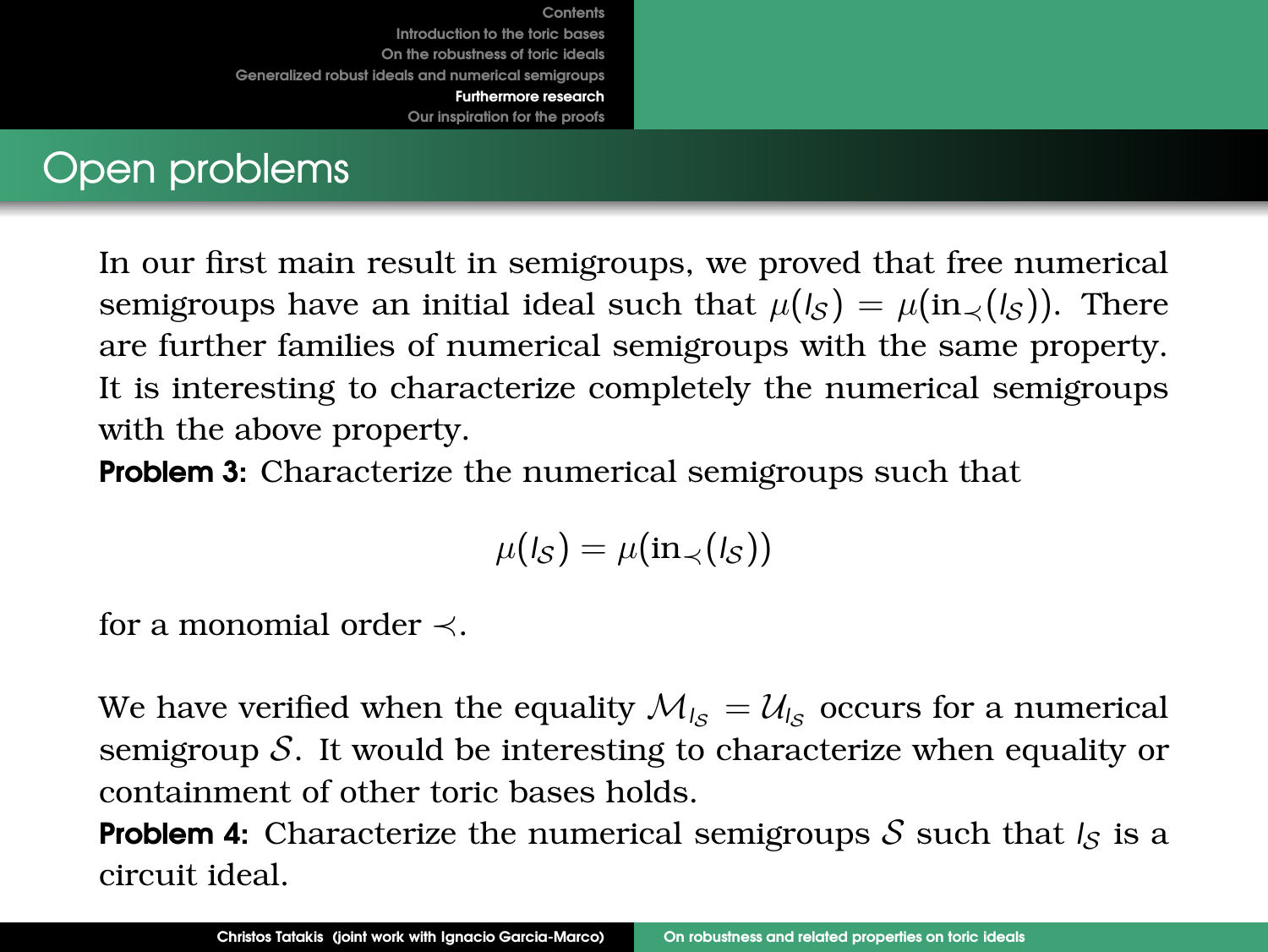**Our inspiration for the proofs**

# Proving the above theorems...